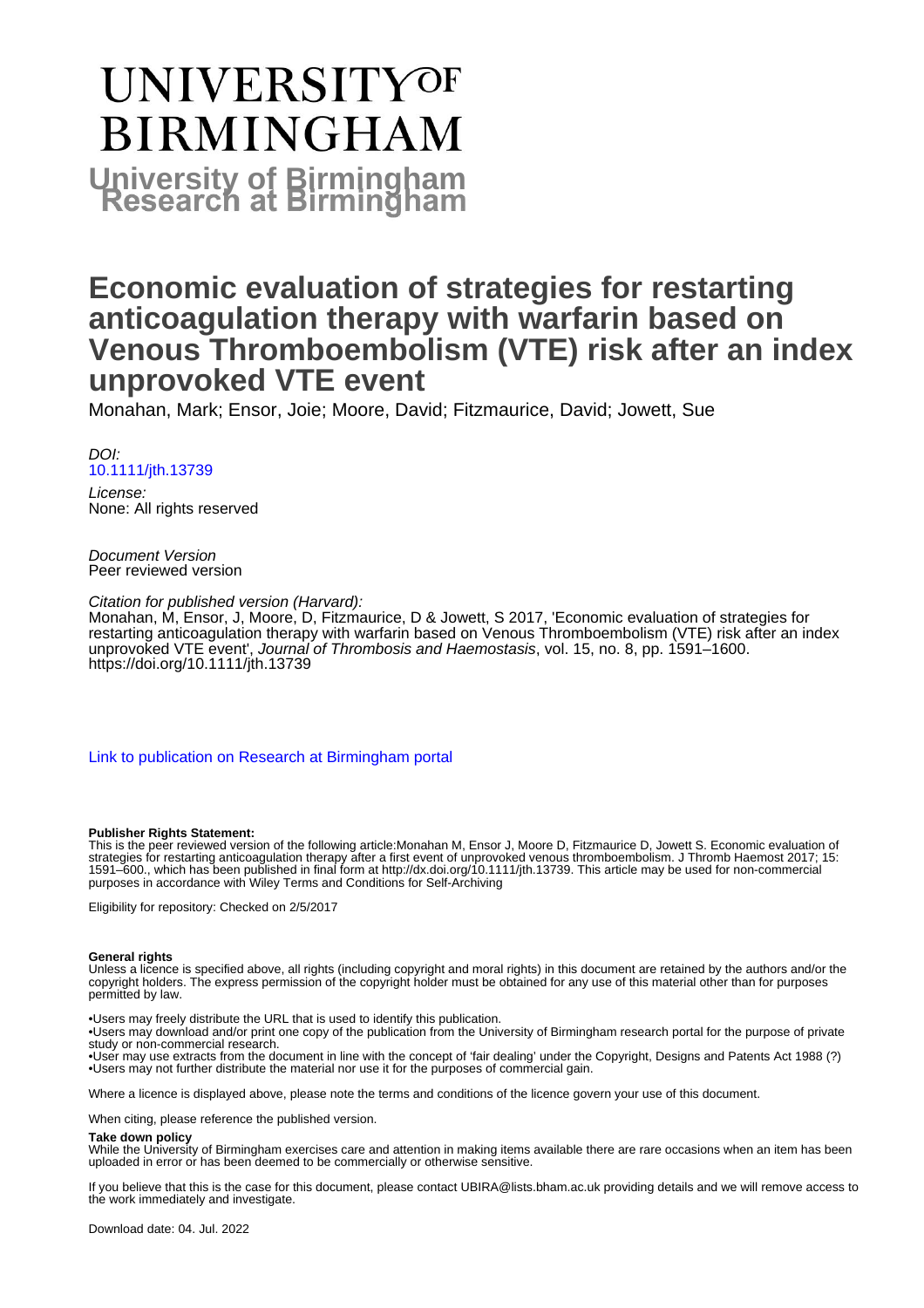- **Economic evaluation of strategies for restarting anticoagulation**
- **therapy with warfarin based on Venous Thromboembolism (VTE)**
- **risk after an index unprovoked VTE event**
- 4 M Monahan
- J Ensor<sup>2</sup>
- 6 D Moore<sup>1</sup>
- 7 D Fitzmaurice<sup>1</sup>
- 8 S Jowett $1#$
- 9 <sup>1</sup> University of Birmingham, Birmingham, UK
- 10 <sup>2</sup> Keele University, Keele, UK
- #Corresponding author: Sue Jowett, Senior Lecturer, Health
- Economics Unit, Institute of Applied Health Research, Public Health
- Building, University of Birmingham, Edgbaston, Birmingham, B15
- 2TT, UK.
- Tel: 0121 414 7898, Fax: 0121 414 8969
- Funding: NIHR Health Technology Assessment Programme
- (10/94/02)
- Key words: Deep Vein Thrombosis; Pulmonary Embolism; Cost-
- Benefit Analysis; Medical Economics; Venous Thromboembolism
- Word count: Abstract 242; Text 3278; Tables 4; Figures 1; Appendix
- 1; References 30
-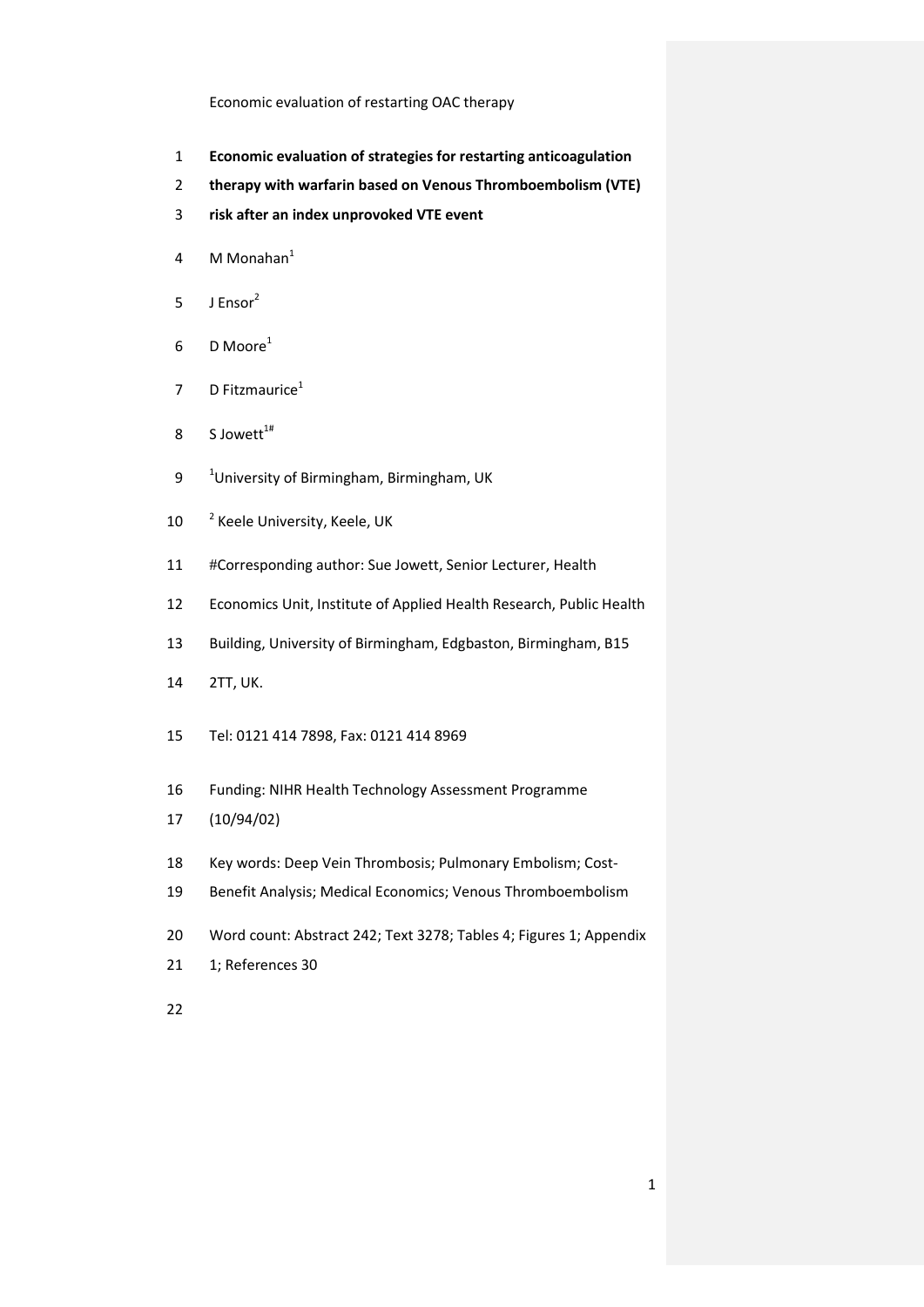| 1<br>2   | <b>Essentials</b><br>Correct length of treatment after an index unprovoked |  |  |  |  |  |
|----------|----------------------------------------------------------------------------|--|--|--|--|--|
| 3        | Venous Thromboembolism (VTE) is unknown.                                   |  |  |  |  |  |
| 4        | Cost-utility analysis assessed at what predicted VTE risk it is            |  |  |  |  |  |
| 5        | worthwhile to restart therapy.                                             |  |  |  |  |  |
| 6        | Results imply restarting therapy if a patient's 1 year VTE risk            |  |  |  |  |  |
| 7        | is ≥17.5% may be cost-effective.                                           |  |  |  |  |  |
| 8        | However, sensitivity analyses indicate large parameter                     |  |  |  |  |  |
| 9        | uncertainty in base case results.                                          |  |  |  |  |  |
| 10<br>11 | <b>Summary</b>                                                             |  |  |  |  |  |
| 12       | Background: Following at least three months of anticoagulation             |  |  |  |  |  |
| 13       | therapy after a first unprovoked Venous Thromboembolism (VTE),             |  |  |  |  |  |
| 14       | there is uncertainty about the duration of therapy. Further                |  |  |  |  |  |
| 15       | anticoagulation therapy reduces the risk of having a potentially fatal     |  |  |  |  |  |
| 16       | recurrent VTE but at the expense of a higher risk of bleeding which        |  |  |  |  |  |
| 17       | can also be fatal.                                                         |  |  |  |  |  |
| 18       | Objective: An economic evaluation sought to estimate the long-term         |  |  |  |  |  |
| 19       | cost-effectiveness of using a decision rule for restarting                 |  |  |  |  |  |
| 20       | anticoagulation therapy versus no extension of therapy in patients         |  |  |  |  |  |
| 21       | based on their risk of a further unprovoked VTE.                           |  |  |  |  |  |
| 22       | Methods: A Markov patient-level simulation model was developed             |  |  |  |  |  |
| 23       | which adopted a lifetime time horizon with monthly time cycles and         |  |  |  |  |  |
| 24       | was from a UK National Health Service (NHS) / Personal Social              |  |  |  |  |  |
| 25       | Services (PSS) perspective.                                                |  |  |  |  |  |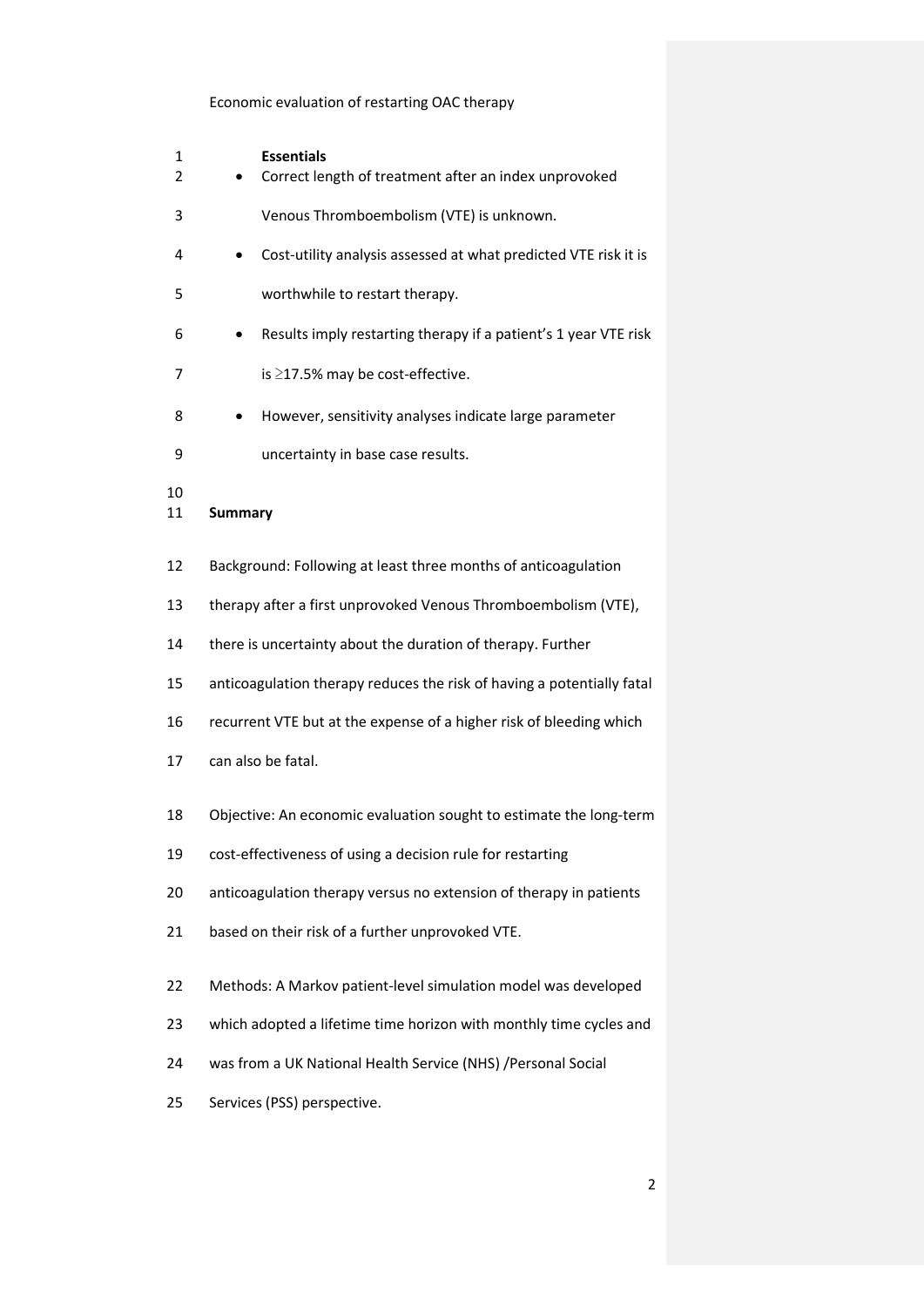- Results: Base case model results suggest that treating patients with
- a predicted one year VTE risk of 17.5% or higher may be cost-
- effective if decision makers are willing to pay up to £20,000 per
- Quality Adjusted Life Year (QALY) gained. However probabilistic
- sensitivity analysis show the model was highly sensitive to overall
- parameter uncertainty and warrants caution in selecting the optimal
- decision rule on cost-effectiveness grounds. Univariate sensitivity
- analyses indicate variables such as anticoagulation therapy disutility
- and mortality risks were very influential for driving model results.
- Conclusion: This represents the first economic model to consider the
- use of a decision rule for restarting therapy for unprovoked VTE
- patients. Better data are required to predict long-term bleeding risks
- on therapy in this patient group.
-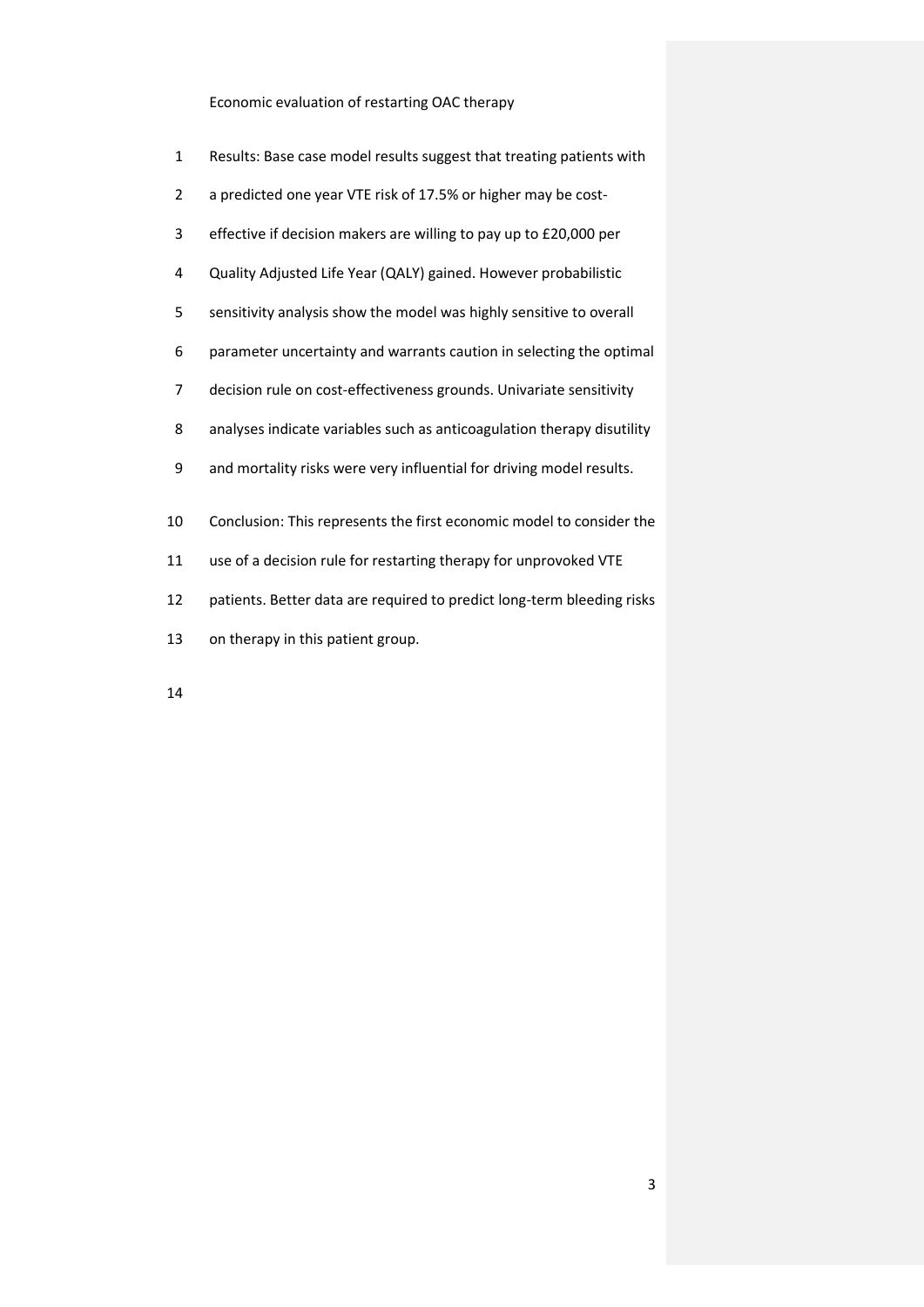Introduction

| Venous Thromboembolism (VTE) is the development of a clot in the      |
|-----------------------------------------------------------------------|
| veins. The number of deaths from VTE in the UK each year is five      |
| times greater than deaths from breast cancer, AIDS, and road traffic  |
| incidents combined [1] and the cost of managing VTE was estimated     |
| at around £640 million to the UK National Health Service (NHS)[2].    |
| While there are several risk factors that can provoke an initial VTE  |
| event (such as hormone intake, surgery, trauma, pregnancy and         |
| prolonged immobility), patients can suffer an initial VTE event       |
| without any known trigger (unprovoked).[3-5] Patients with an         |
| unprovoked VTE have a much higher risk of VTE recurrence than         |
| patients whose index VTE event has an identifiable cause.[6] The UK   |
| National Institute of Health and Care Excellence (NICE)[7] and the    |
| American College of Chest Physicians (ACCP) [8] recommend at least    |
| 3 months anticoagulation therapy following a first unprovoked VTE     |
| event; after three months of anticoagulation therapy following a      |
| first unprovoked VTE event, there is clinical equipoise on whether to |
| extend anticoagulation therapy.[9-11] Extending anticoagulation       |
| therapy reduces the risk of having a possible recurrent VTE fatality; |
| but treatment increases the risk of bleeding which can be fatal.      |
| Balancing the benefit and harm of further treatment requires the      |
| identification of risk of recurrent VTE and an optimal threshold of   |
| VTE risk above which recommending anticoagulation therapy is          |
| beneficial.                                                           |
|                                                                       |
|                                                                       |

patient's risk of a further unprovoked VTE without treatment.[\[12\]](#page-20-5) A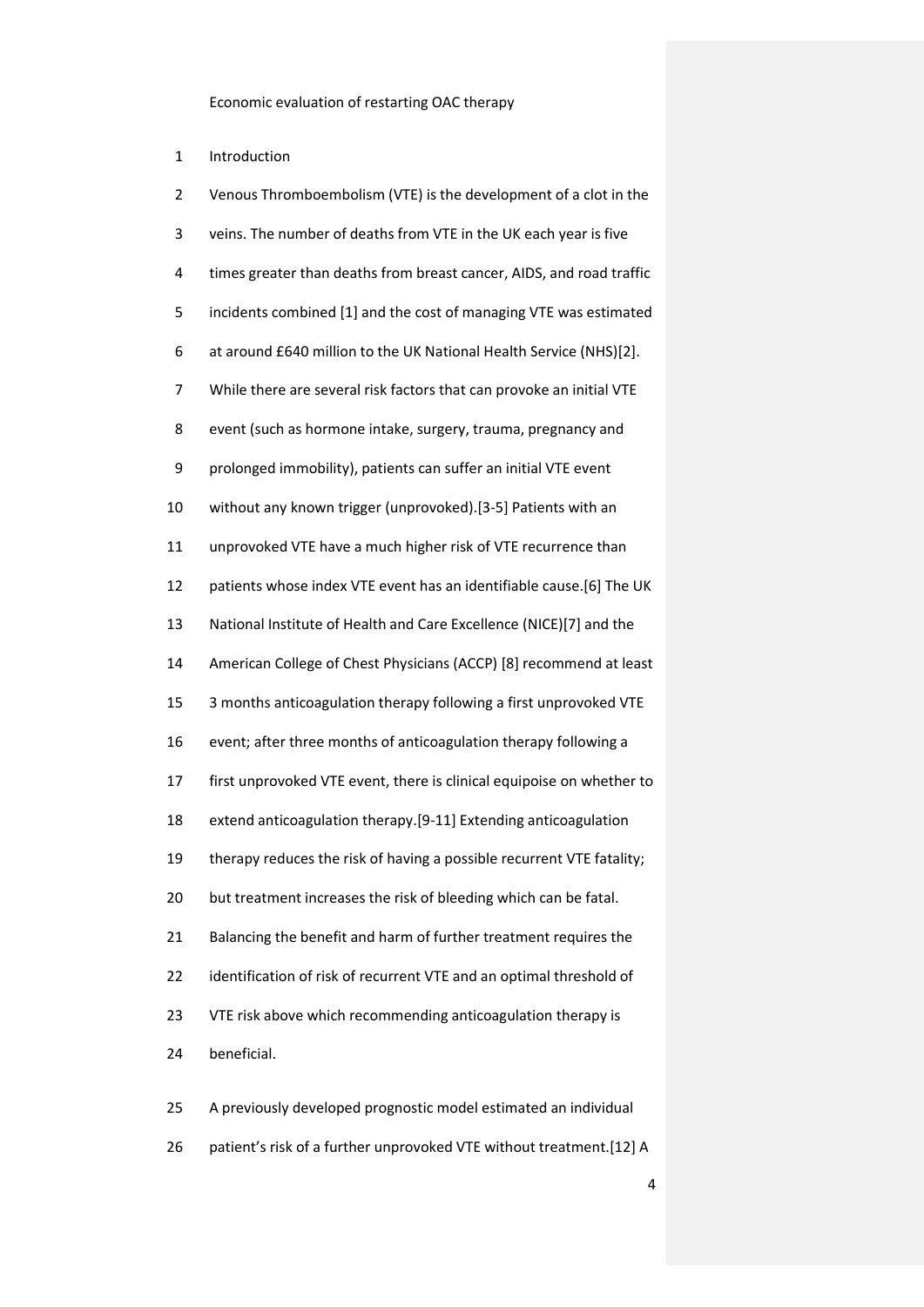- decision rule was developed using this prognostic model to stratify
- patients treatment strategies based on a threshold of VTE
- recurrence risk (e.g. 5% VTE recurrence risk at 1 year post therapy).
- This study aims to evaluate the cost-effectiveness of a decision rule
- for restarting therapy in patients after a first unprovoked VTE. The
- prognostic model uses data from D-Dimer testing 30 days after
- cessation of anticoagulation, however this test is not currently part
- of routine practice. A systematic review did not uncover any
- economic evaluations using a decision rule in this patient group.[\[12\]](#page-20-5)
- Methods
- *Model population*
- The patient population comprised adult individuals having already
- completed at least three months of anticoagulation therapy in
- response to their first unprovoked VTE. An initial VTE was defined as
- unprovoked where there was no history in the previous three
- months of any of the following risk factors: major surgery, lower
- limb trauma, use of combined oral contraceptive pill or hormone
- replacement therapy, pregnancy, significant immobility, or cancer.
- Patients entered the model having already had their D-Dimer level
- measured thirty days after stopping at least three months of
- anticoagulation therapy. Individual patients were generated from
- patient data (Recurrent VTE Collaborative database)[\[13\]](#page-20-6) previously
- used to develop the prognostic model. Each patient had
- characteristics created by randomly sampling the patient-level data
- by means of a uniform distribution. Patient characteristics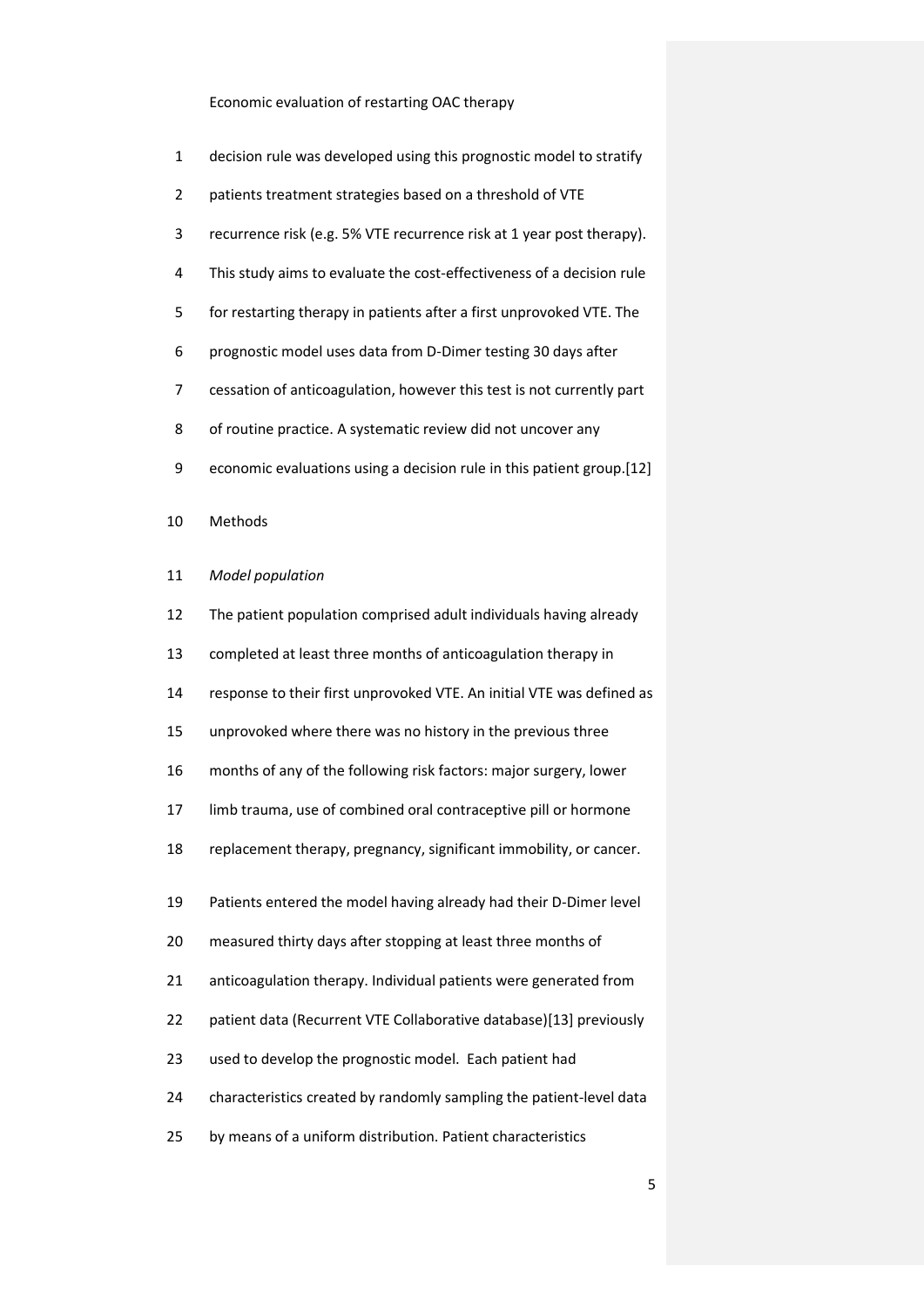- comprised age [mean: 61.7 years; standard deviation: 15.2], gender
- [61.8% Male], type of index VTE event (Distal Deep Vein Thrombosis
- (DVT)[9.2%], proximal DVT [58.5%], and Pulmonary Embolism
- (PE)[32.3%]) and post-anticoagulation D-Dimer level [mean:
- 667.3µg/L; standard deviation: 751.3]. The individual's risk of a
- recurrent VTE within 12 months was then determined by inputting
- their newly created characteristics into the prognostic model risk
- equation (Appendix Table I).[\[12\]](#page-20-5) The risk distribution of the
- simulated patients is given in Appendix Table II.

## 

*Model pathways and clinical events*

| 12 | The economic model compared a strategy of no therapy (usual care)     |
|----|-----------------------------------------------------------------------|
| 13 | with a number of decision rule strategies, where therapy was          |
| 14 | restarted if the predicted annual risk of VTE recurrence was equal to |
| 15 | or greater than the given threshold risk (Appendix Fig I). For        |
| 16 | pragmatic reasons, the arbitrary but clinically relevant thresholds   |
| 17 | were explored in the analyses: 1%, 3%, 5%, 7.5% 10%, 12.5%, 15%,      |
| 18 | 17.5%, 20%, 22.5%, 25% and a treat-all strategy was also included as  |
| 19 | a comparator. These specified VTE risks were used as different        |
| 20 | decision rule comparators (example patient predicted risks are given  |
| 21 | in Appendix Table III). No patients initially resumed anticoagulation |
| 22 | therapy in the no decision rule comparator. The decision rule was     |
| 23 | applied at the starting point of the model only. Once the decision    |
| 24 | rule was applied, all the patients encountered the same potential     |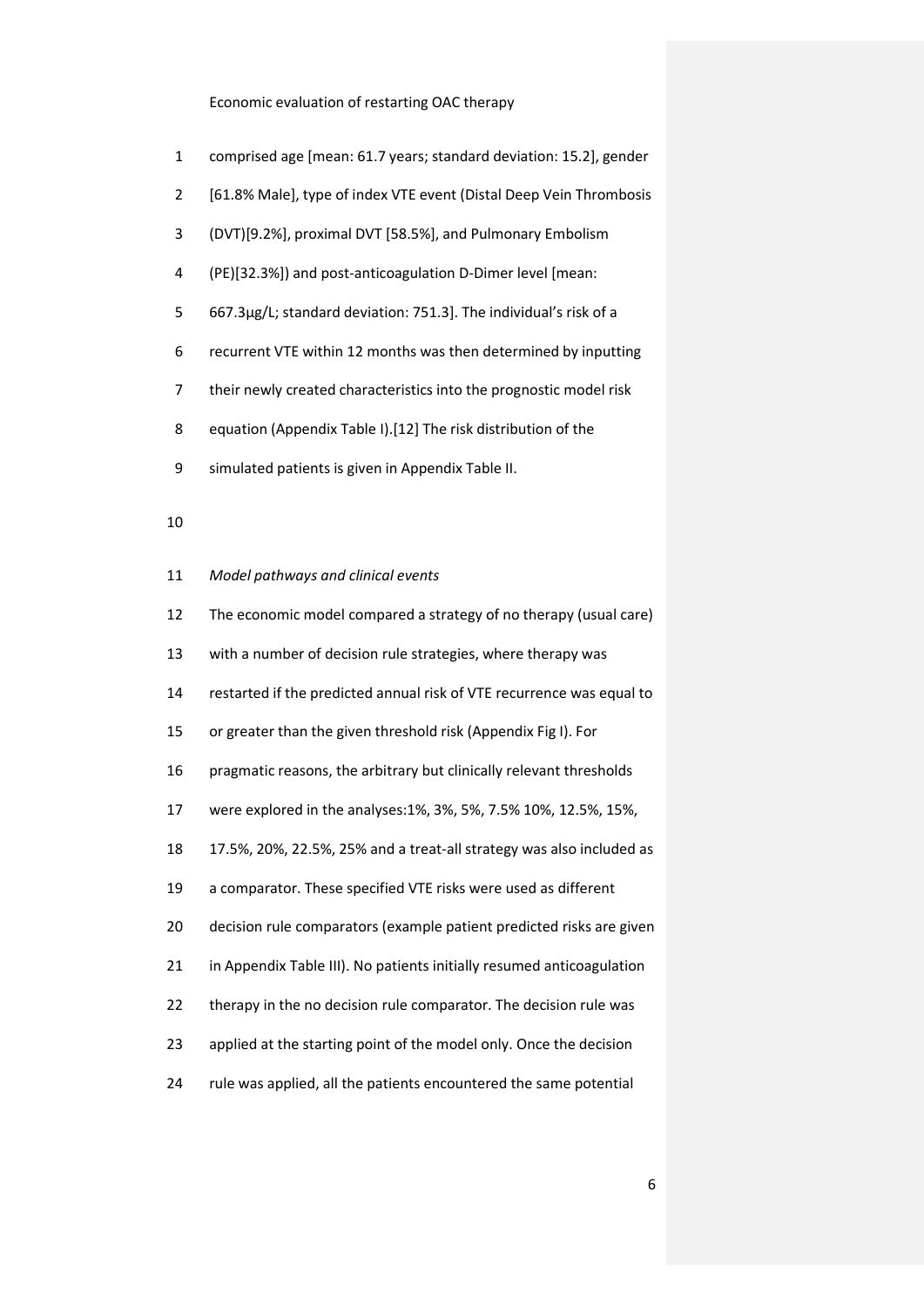- pathways in all strategies (Fig I), with their characteristics
- determining the probabilities of clinical events, costs and utilities.
- In one month, an individual had the probability of experiencing one
- clinical event: death from other causes, recurrent VTE (non-fatal
- distal or proximal DVT, fatal or non-fatal PE), fatal or non-fatal major
- bleeds (intracranial bleed, gastrointestinal bleed, and other major
- bleeds). A recurrent VTE carried a risk of Post-Thrombotic Syndrome
- (PTS).

| 9  | Other cause mortality was dependent on the current age and             |
|----|------------------------------------------------------------------------|
| 10 | gender of the patient and was taken from UK life tables.[14]           |
| 11 | Recurrent VTE risk depended on a patient's characteristics, time       |
| 12 | spent in the model, previous history of a recurrent VTE event taking   |
| 13 | place in the model, and treatment status. A recurrent VTE could be a   |
| 14 | PE, distal DVT, or proximal DVT. The recurrent VTE type was            |
| 15 | assumed to be affected by an individual's initial VTE site. Once a     |
| 16 | patient suffered a recurrent VTE, they were put on anticoagulation     |
| 17 | therapy for life with therapy cessation only occurring with a later    |
| 18 | major bleeding event. VTE events were assumed to incur a one-off       |
| 19 | quality of life reduction, with a proportion of surviving patients     |
| 20 | assumed to suffer from severe PTS for life.                            |
| 21 | The risk factors for a major bleed in the model were treatment         |
| 22 | status and an individual's' age if on treatment. Major bleeds were     |
| 23 | split into "gastrointestinal bleeds", "intracranial bleeds" and "other |
| 24 | major bleeds." All major bleeding events had short-term costs and      |
| 25 | quality of life decrements. In addition, an intracranial bleed was     |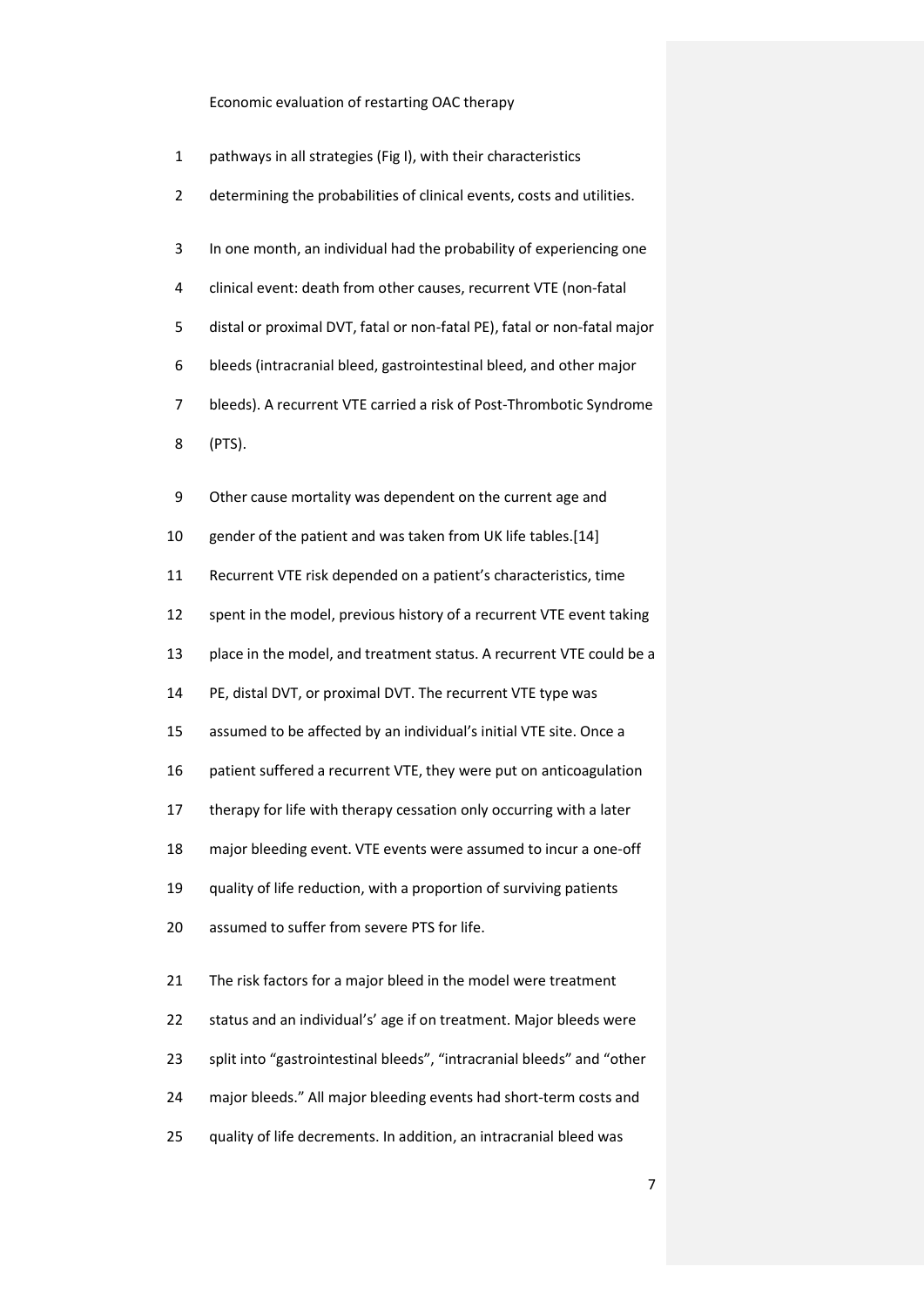| $\mathbf{1}$ | assumed to be associated with ongoing costs and a permanent           |
|--------------|-----------------------------------------------------------------------|
| 2            | quality of life decrement along with a sustained increased lifetime   |
| 3            | risk of other cause mortality. For the "other major bleeds" category, |
| 4            | it was agreed by clinical consensus that this heterogenous category   |
| 5            | of bleeds should have the same costs and quality of life decrement    |
| 6            | as a gastrointestinal bleed, for model simplification purposes.       |
|              |                                                                       |
| 7            | Any major bleeding event led to discontinuation of anticoagulation    |
| 8            | therapy. A recurrent VTE in a later cycle was assumed to restart      |
| 9            | therapy. It was assumed that there was no effect of anticoagulation   |
| 10           | therapy on VTE recurrence risk by thirty days post cessation of       |
|              |                                                                       |

therapy.

## *Model type*

| 13 | A Markov patient-level simulation was developed in TreeAge 2014         |
|----|-------------------------------------------------------------------------|
| 14 | (TreeAge software, Williamstown, MA, USA) to estimate the cost-         |
| 15 | effectiveness of using a decision rule for restarting anticoagulation   |
| 16 | therapy versus no anticoagulation therapy (usual care) in patients      |
| 17 | with a first unprovoked VTE event. A Markov model was deemed            |
| 18 | appropriate as it can represent a clinical situation where patients     |
| 19 | move between health states over a long period of time. A patient-       |
| 20 | level simulation allows individual patients, each with a set of varying |
| 21 | characteristics created from patient level data, to be assigned a risk  |
| 22 | of VTE recurrence. Patient characteristics and clinical events which    |
| 23 | affect subsequent risks were remembered in the model with tracker       |
| 24 | variables. The model was run with a large number of simulated           |
| 25 | patients (50,000) to account for inter-patient variability.             |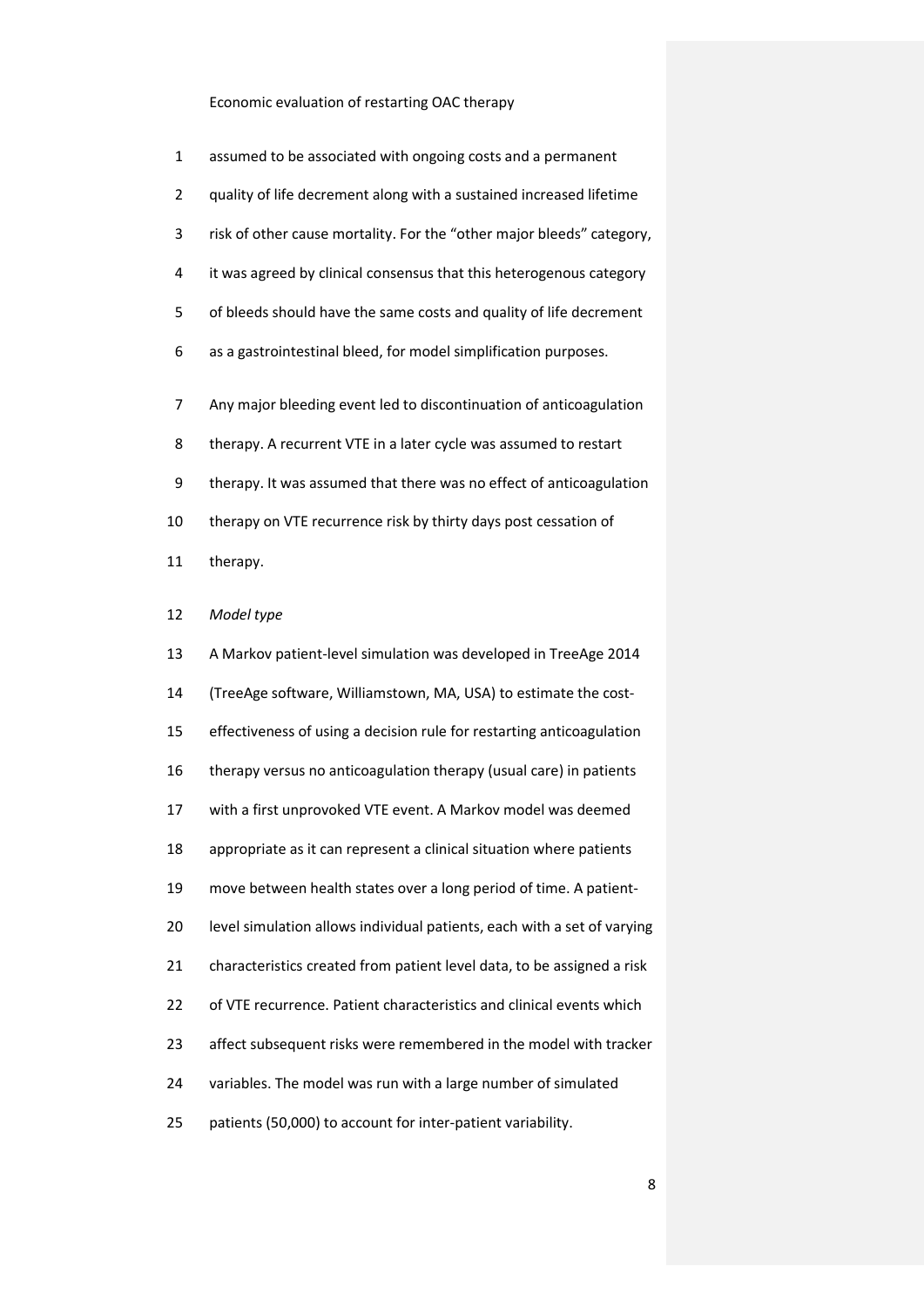- A time cycle of one month was selected to represent an assumption
- that this reflects a period in which a single clinical event might
- occur. Costs, utilities and probabilities were transformed into
- monthly equivalents as per the time cycle length. A half cycle
- correction was applied to costs and effects. The base-case cost-
- utility analysis was undertaken from a UK National Health Service
- (NHS)/ Personal Social Services (PSS) perspective and considered a
- lifetime horizon.

## *Clinical Parameters*

- 10 Parameter estimates and their sources are listed in [Table ITable I.](#page-23-0) The base case scenario used warfarin as the anticoagulation therapy. The risk of a patient's first recurrent VTE off therapy was calculated using the prognostic model for up to three years post D- Dimer measurement (30 days after initial therapy cessation). Weak calibration statistics of the prognostic model after three years prompted the use of an annual constant risk for the first recurrent VTE event off therapy thereafter. [\[15\]](#page-20-8) Annual risk of a further VTE event after a VTE recurrence was an average of values for patients with normal and elevated D-Dimer levels, on and off therapy respectively in the PREVENT trial.[\[16\]](#page-21-0) *Resource use and costs* Costs of therapy and clinical events were included in the model 23  $\int$  [\(Table ITable I\)](#page-23-0). The cost of a D-Dimer test was incurred by the **Formatted:** Font: Not Bold **Formatted:** Font: Not Bold
- decision rule strategies as the D-Dimer information was needed to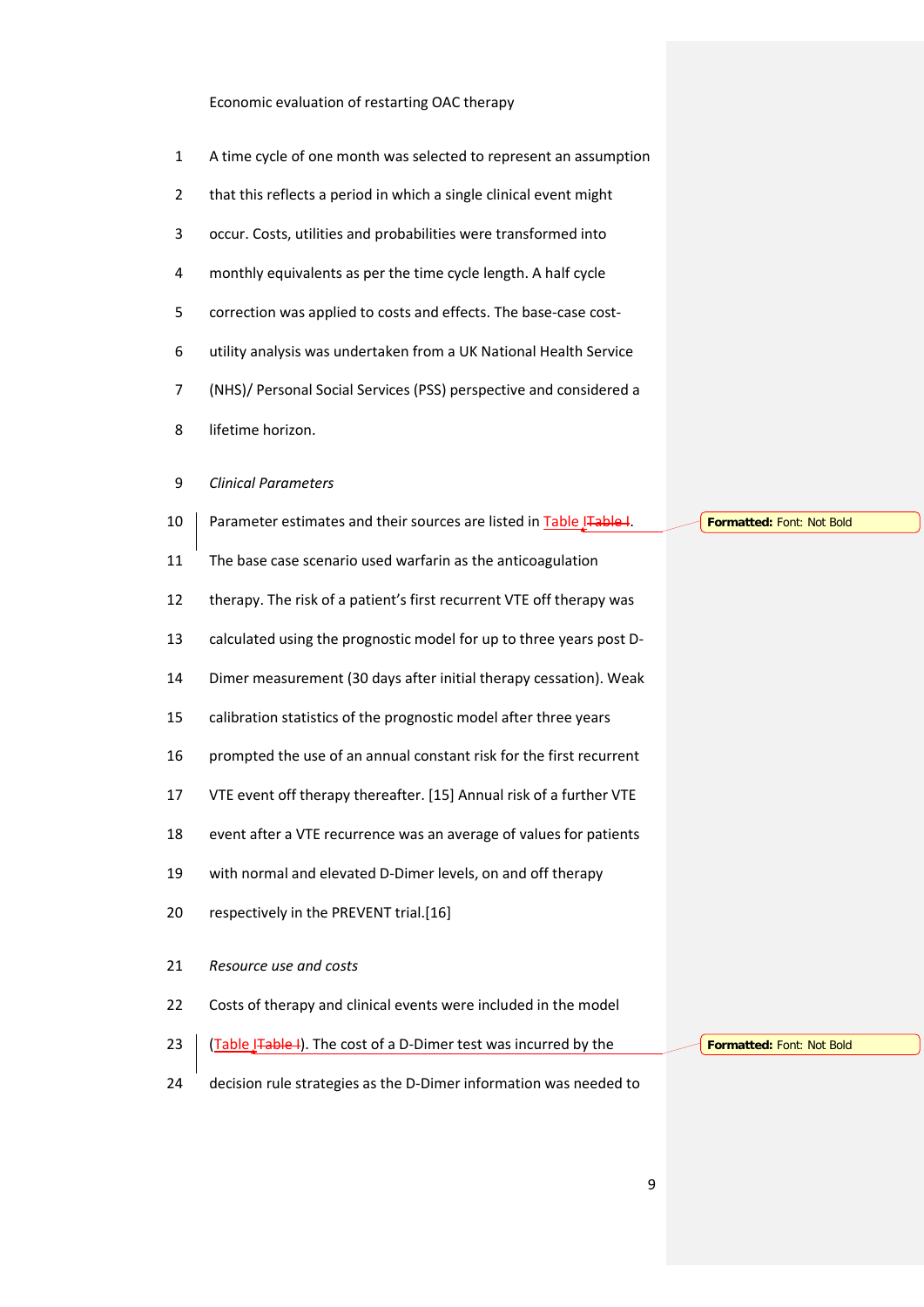- enact the decision rules. All costs were updated to 2012/2013 prices
- using the Hospital and Community Health Services (HCHS) Index.[\[17\]](#page-21-1)
- *Quality of life*
- Quality of life (utility) values were assumed to be age related as they
- enter the model using EuroQol–5 Dimensions (EQ-5D) UK normative
- values.[\[18\]](#page-21-2) As patients aged in the model, their utility score changed
- to reflect their updated quality of life for their age. Utility values for
- 8 | clinical events and being on warfarin therapy [\(Table IITable II\)](#page-24-0) were
- multiplied by the age-specific utility to derive quality of life
- reductions for patients experiencing a clinical event and/or on
- warfarin therapy.
- *Assessment of cost-effectiveness*
- The sequential incremental analysis was designed to calculate the
- cost per quality-adjusted life year (QALY) gained for applying a
- decision rule versus the next most effective option, applying the
- rules of dominance and extended dominance. Cost-effectiveness
- was assessed in relation to the National Institute for Health and Care
- Excellence (NICE) lower threshold of £20,000 per QALY, where a
- value of £20,000/QALY is judged to be cost-effective.[\[19\]](#page-21-3) Strategies
- were compared by increasing effectiveness and incremental cost-
- effectiveness ratios (ICERs) were calculated from the difference in
- costs and effects between a decision rule strategy and the next best
- alternative. A strategy is said to be dominated if they were more
- expensive and less effective than a comparator. All costs and
- outcomes were discounted at the recommended 3.5%.[\[20\]](#page-21-4)

**Formatted:** Font: Not Bold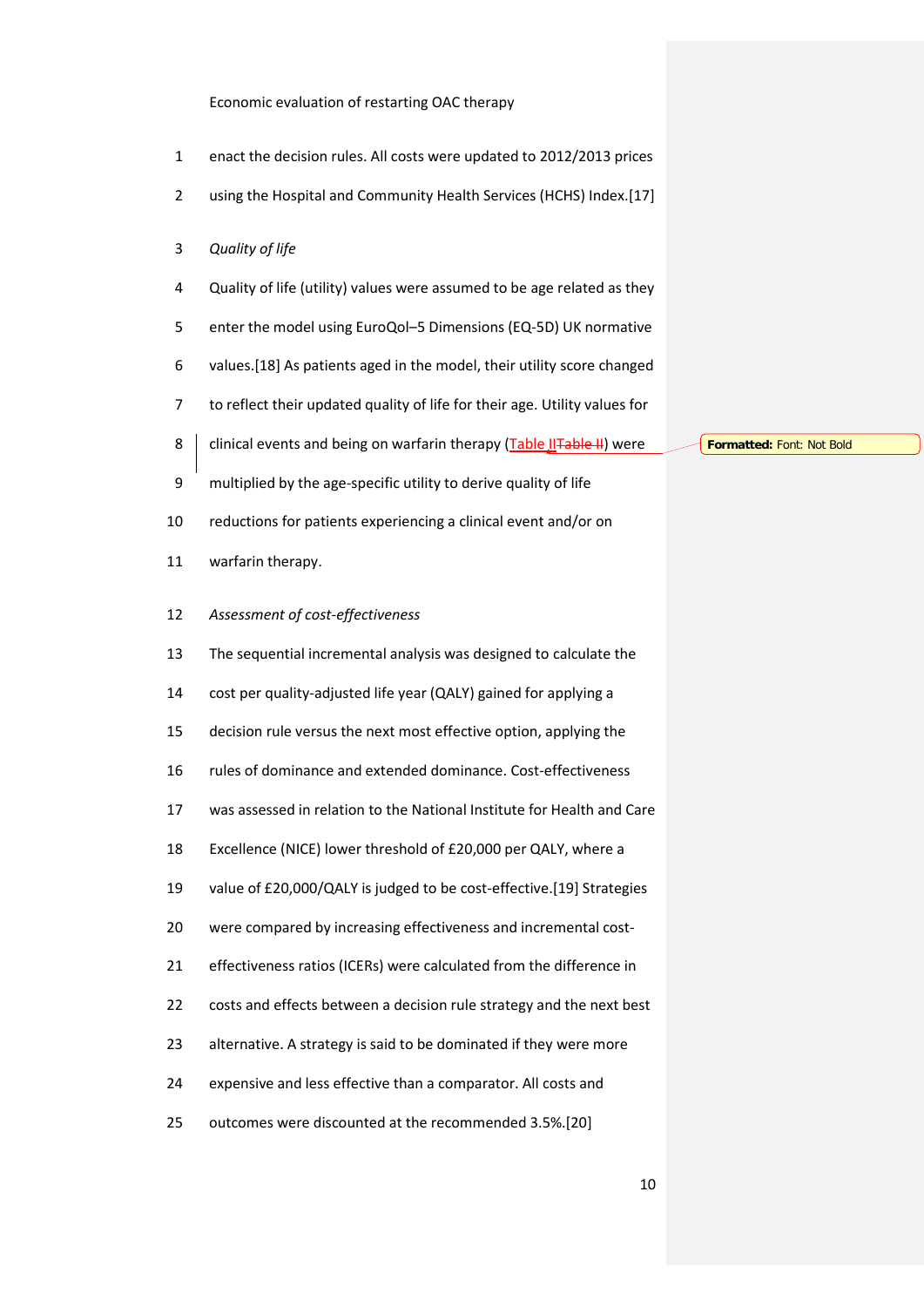- *Deterministic Sensitivity Analysis*
- To test the robustness of base-case results, a number of
- deterministic sensitivity analyses were run to determine the impact
- of changing key parameters on results.

| 5  | The model time horizon was restricted to 3 years           |
|----|------------------------------------------------------------|
| 6  | corresponding to the length of time the VTE prognostic     |
| 7  | model is used.[12]                                         |
| 8  | The utility of warfarin therapy was reduced from 0.997 to  |
| 9  | 0.950 to assess how greater disutility associated with     |
| 10 | anticoagulant treatment affects results.                   |
| 11 | The probability of death from a PE was increased to 30%    |
| 12 | due to uncertainty amongst clinical experts on the true    |
| 13 | value.                                                     |
| 14 | The model entry was restricted to patients aged 60 and     |
| 15 | above, where risk of bleeding on therapy is higher.        |
| 16 | Sub-group analyses were undertaken for index PE patients   |
| 17 | and index DVT patients, as the sub-group of PE patients    |
| 18 | were at higher risk of recurrence and mortality.           |
| 19 | Sub-group analyses were undertaken for male and female     |
| 20 | patients respectively                                      |
| 21 | The lag time in days for d-dimer was adjusted from 30 days |
| 22 | to 20 and 40 days respectively which changed the risk      |
| 23 | profile of the patients.                                   |
| 24 | Probabilistic Sensitivity Analysis                         |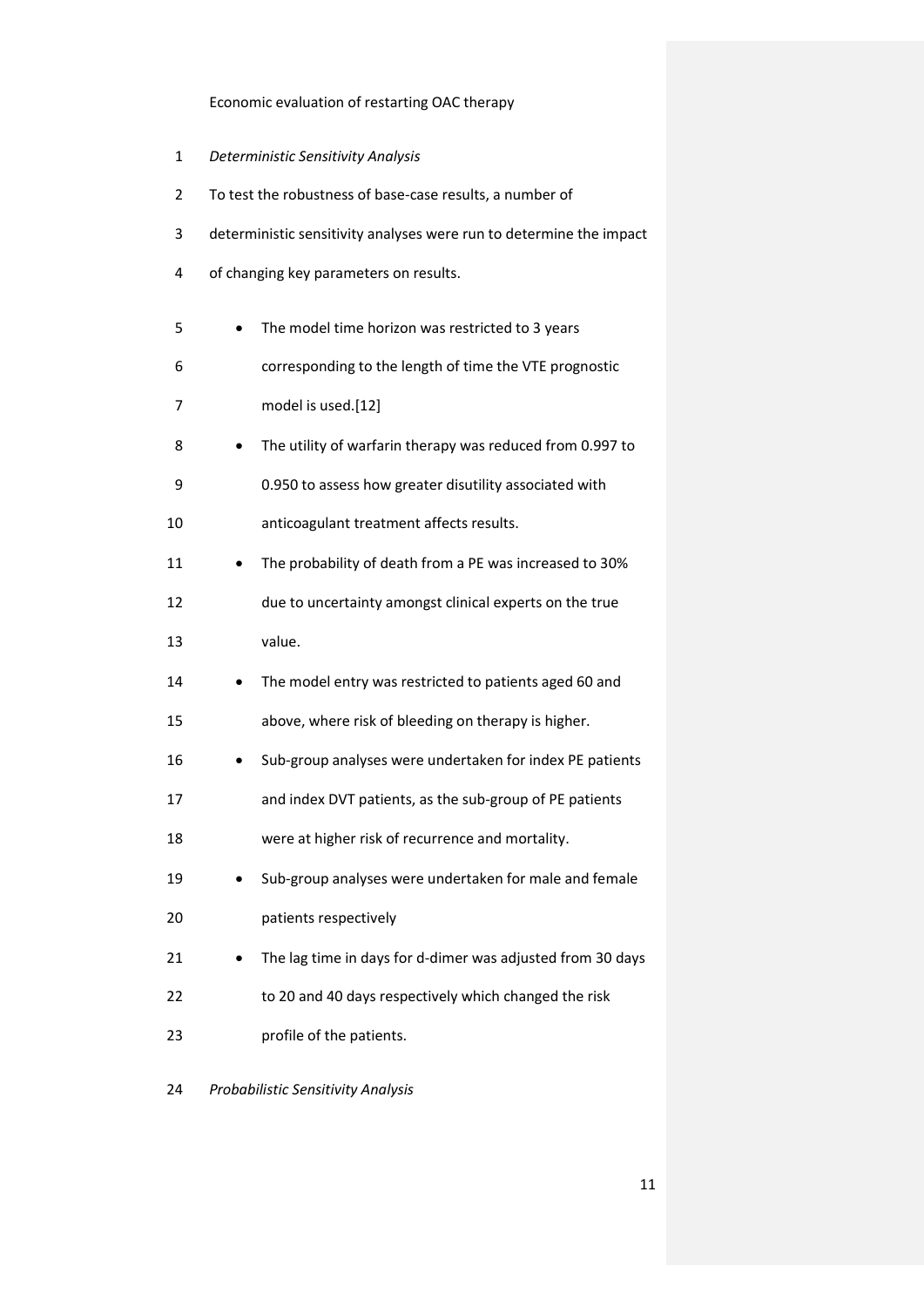- Where available, data were input into the model as distributions to
- assess parameter uncertainty in the form of a probabilistic
- sensitivity analysis (PSA). The model was rerun with 10,000
- simulations for each trial of 1,000 simulated patients and the results
- expressed as cost-effectiveness planes and cost-effectiveness
- acceptability curves (CEACs).
- Results
- *Base Case Results*
- Under base-case assumptions, restarting warfarin therapy for
- patients with a predicted annual VTE recurrence risk of 25% gave
- 11 | the lowest cost per QALY of £1,983 [\(Table IIITable III\)](#page-25-0). However,
- resuming anticoagulation therapy for patients with a predicted

annual VTE recurrence risk of 17.5% yielded the highest number of

- QALYs while also being considered cost-effective with an ICER of
- £14,980/QALY gained.
- *Probabilistic Sensitivity Analysis Results*
- The PSA results demonstrate there is considerable uncertainty
- around the base case results. The cost-effectiveness planes
- (Appendix Fig II-VIII) show the large uncertainty in the QALY
- differences for all strategies. The majority of the cost-QALY
- 21 difference values indicate all strategies to be more costly than
- treating no-one, but many of the points were in the north-west
- quadrant, where a strategy is more expensive and less effective
- compared to treat no-one (dominated).

**Formatted:** Font: Not Bold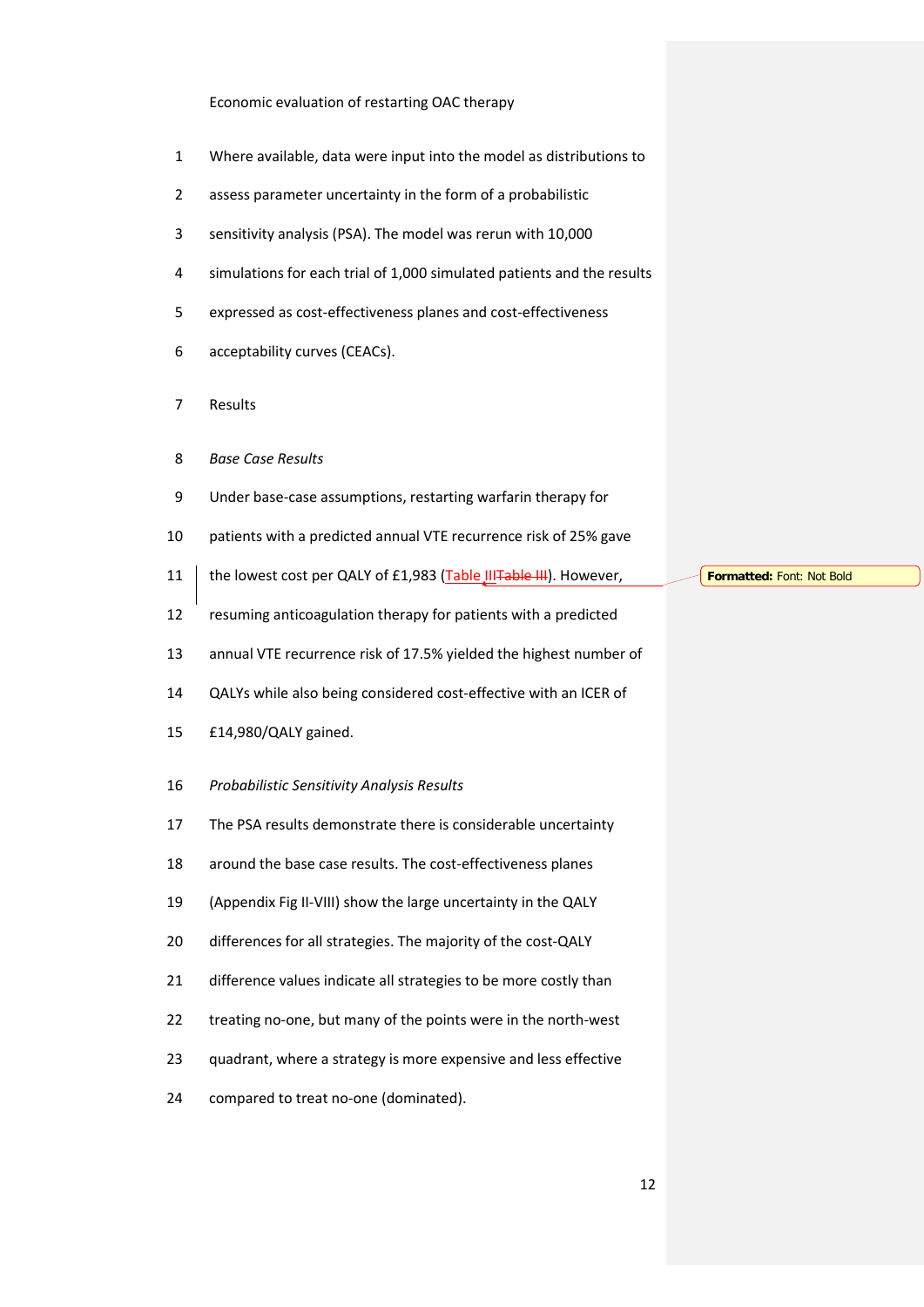- The CEACs, which compared the most cost-effective base case
- option (17.5%) against several strategies (10%,12.5%,15%, 20%,
- 22.5%, 25%), show that treating those with a one year VTE risk of
- 17.5% has a 44.8-73.3% probability of being cost-effective at a
- willingness to pay threshold of £20,000 per QALY gained (Appendix
- Fig IX-XV). The results highlight substantial parameter uncertainty
- even if the calculated ICER point estimates for the base-case results
- appear to be cost-effective.
- *Deterministic sensitivity analysis results*
- 10 Deterministic sensitivity scenario results are shown in Table IVTable
- [IV.](#page-26-0) These illustrate that some variables were pivotal in changing the

direction of model results. Assuming a greater disutility of being on

- warfarin therapy permits the 22.5% and 25% threshold decision rule
- to be cost-effective.

Increasing the risk of death from PE had improved the cost-

 effectiveness of the lower risk decision rule strategies compared with no therapy, with the 12.5% decision rule strategy yielding an

ICER of £11,129/QALY gained. The age profile of patients made a

difference to results. Allowing for a patient population to be aged 60

and above only (higher bleeding risk on anticoagulation) revealed

21 the 22.5% threshold option and above to be a cost-effective option,

- 22 with all other options not cost-effective. Likewise, model results
- were sensitive to a patient's index VTE event type. All decision rule
- strategies of 10% and above were cost effective when the patients'
- index event was a PE reflecting the high risk nature of such index

**Formatted:** Font: **Formatted:** Font: Not Bold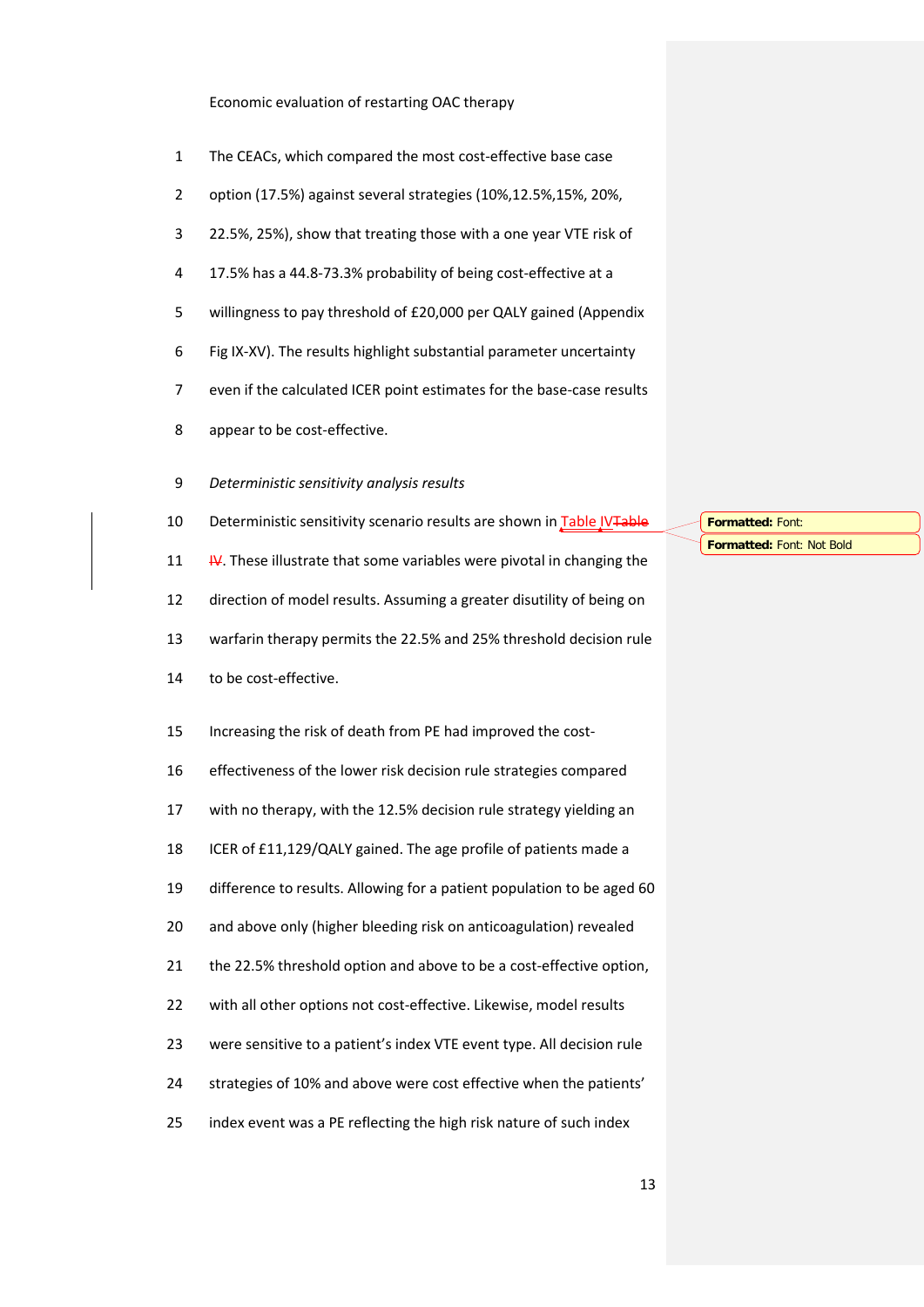- events. In contrast, the 25% threshold was the only cost effective
- options when the patients' index event was a DVT.
- Adjusting the lag time had little effect on the cost-effectiveness of
- the results except for the 15% decision rule; this was now cost-
- effective when the lag time was increased from 20 to 40 days.
- Having a male-only cohort meant the lowest threshold to be cost-
- effective is the 12.5% while a female-only cohort restricted the
- lowest threshold to be cost-effective to 15%.
- **Discussion**
- *Principal findings*
- The economic evaluation assessed the cost-effectiveness of utilising 12 a decision rule for the resumption of anticoagulation therapy in patients with a first unprovoked VTE. The base-case results indicate that treating patients with a predicted one year VTE risk of 17.5% and above with warfarin could be cost-effective compared to the next most effective option. These VTE risk cut-off points for treatment were much higher than what is considered acceptable in the literature.[\[21\]](#page-21-5) However, PSA results suggest great caution must be applied when considering the base case results. Above 25% of the iterations showed less QALYs in the restarting anticoagulation decision rule strategies compared to the not restarting anticoagulation therapy strategy ("treat no-one"); the 17.5% decision rule was the optimal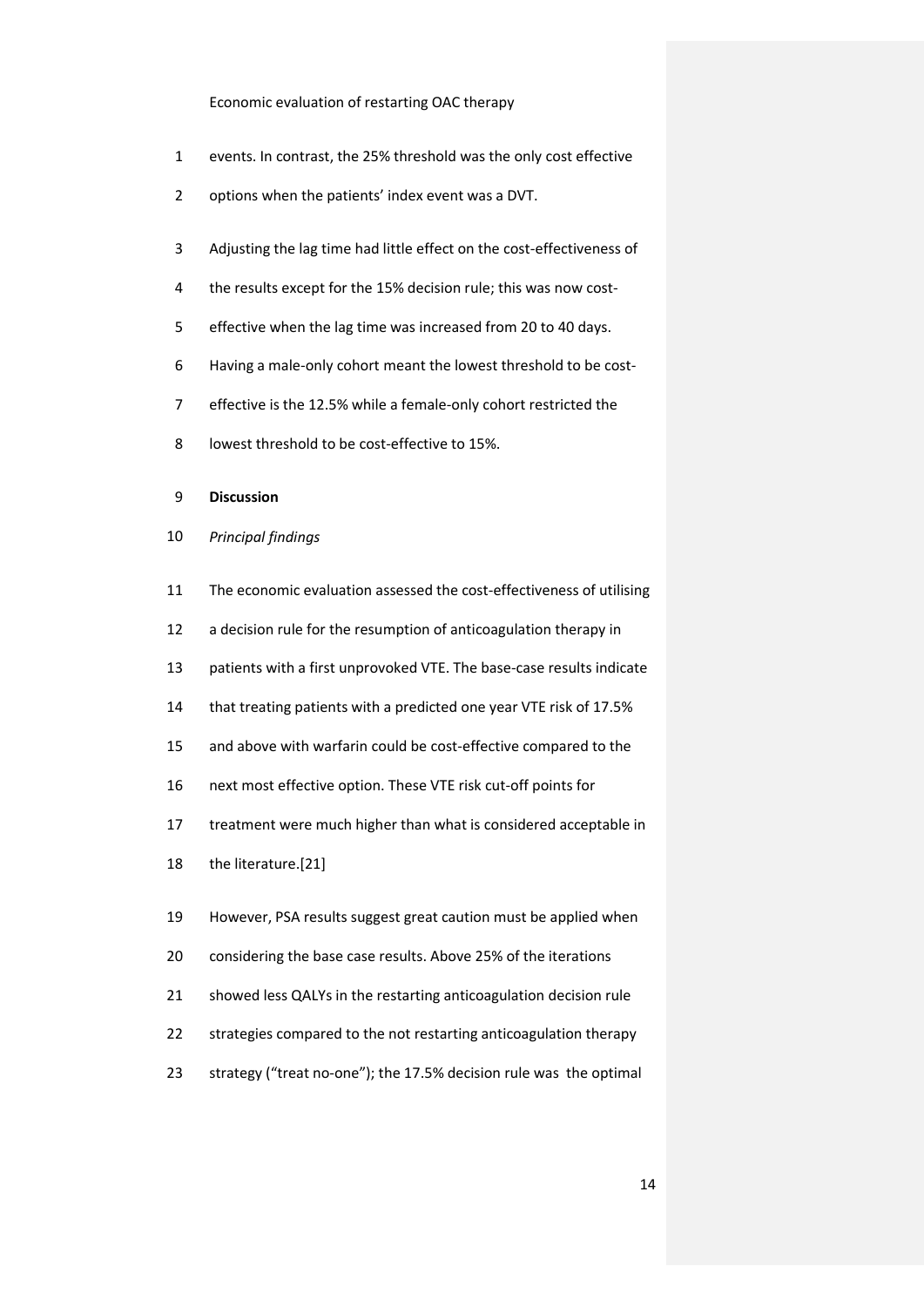- option in less than half the iterations when compared to the higher
- VTE risk thresholds in the CEACs.
- Quality of life on treatment and mortality risk were important
- determinants in the cost-effectiveness results. Incorporating a
- greater disutility on warfarin therapy changes the results with only
- the 22.5% and 25% VTE risk threshold options remaining cost-
- effective. Meanwhile, a small change in the proportion of PEs that
- result in death makes restarting anticoagulation therapy at 12.5%
- even more cost-effective.
- Focusing on different subcategories of patients also changes the
- base-case results. Sensitivity analyses suggest that all index PE
- patients with a predicted VTE recurrence risk of 10% and above
- should be treated with lifelong anticoagulation therapy, likely
- because these patients were assumed to have a higher risk of a
- recurrent VTE that would be a PE. Conversely, for index DVT
- patients, the only restart anticoagulation option favoured on cost-
- effectiveness grounds is a one year recurrent VTE risk of 25% or
- higher. The impact of higher bleeding risks from anticoagulation
- therapy in the older patient population aged sixty and above was
- not offset by the reduced risk of recurrent VTE at the lower risk
- thresholds strategies.
- *Strengths and weaknesses of the analysis*
- This is the first economic evaluation to consider using a decision rule
- to weigh up the advantages and disadvantages of resuming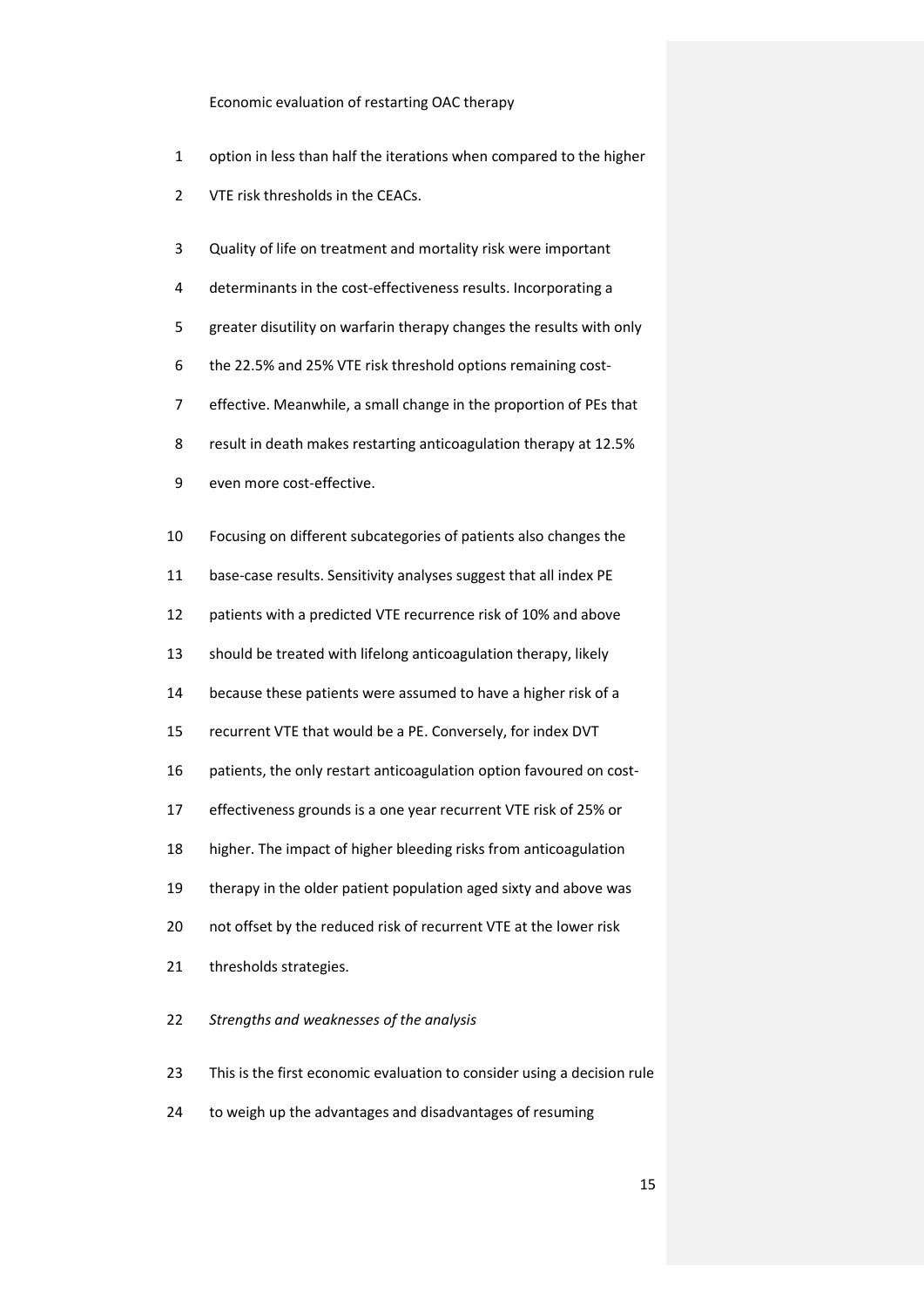| $\mathbf{1}$   | anticoagulation treatment in unprovoked VTE patients. A key             |
|----------------|-------------------------------------------------------------------------|
| $\overline{2}$ | strength of the analysis is the use of an individual patient simulation |
| 3              | which allows a personalised risk prediction for hypothetical patients   |
| 4              | with characteristics drawn from real patient data. This was             |
| 5              | preferable to the more common cohort model with a homogenous            |
| 6              | set of characteristics as the model results were more representative    |
| 7              | of a realistic patient population. The modelling method lessened        |
| 8              | the need for a multitude of separate health states as the Markovian     |
| 9              | lack of memory assumption encountered in cohort models was              |
| 10             | overcome by tracker variables.                                          |
| 11             | Several simplifying assumptions were needed. The prognostic model       |
| 12             | used to calculate individual risk predictions was applied at 30 days    |
| 13             | post cessation of anticoagulation therapy which is not clinically ideal |
| 14             | as some patients will have recurrence in these thirty days. This was    |
| 15             | due to D-dimer measurements being included within the prognostic        |
| 16             | model as an important predictor improving model discrimination,         |
| 17             | and so stratification of patients into high and low risk groups (as in  |
| 18             | the decision rule examined here).[12] D-dimer measurements were         |
| 19             | only available post cessation of therapy in the original dataset,       |
| 20             | however there is much interest and potential benefit in the use of      |
| 21             | D-dimer measurements on therapy as a predictor.[22] Indeed this         |
| 22             | would allow immediate treatment decisions to be made before             |
| 23             | cessation of therapy, potentially negating the small number of          |
| 24             | possible recurrent events in the 30 day window from cessation of        |
| 25             | therapy to use of the decision rule evaluated here. The model does      |
| 26             | not include pulmonary hypertension which could be considered a          |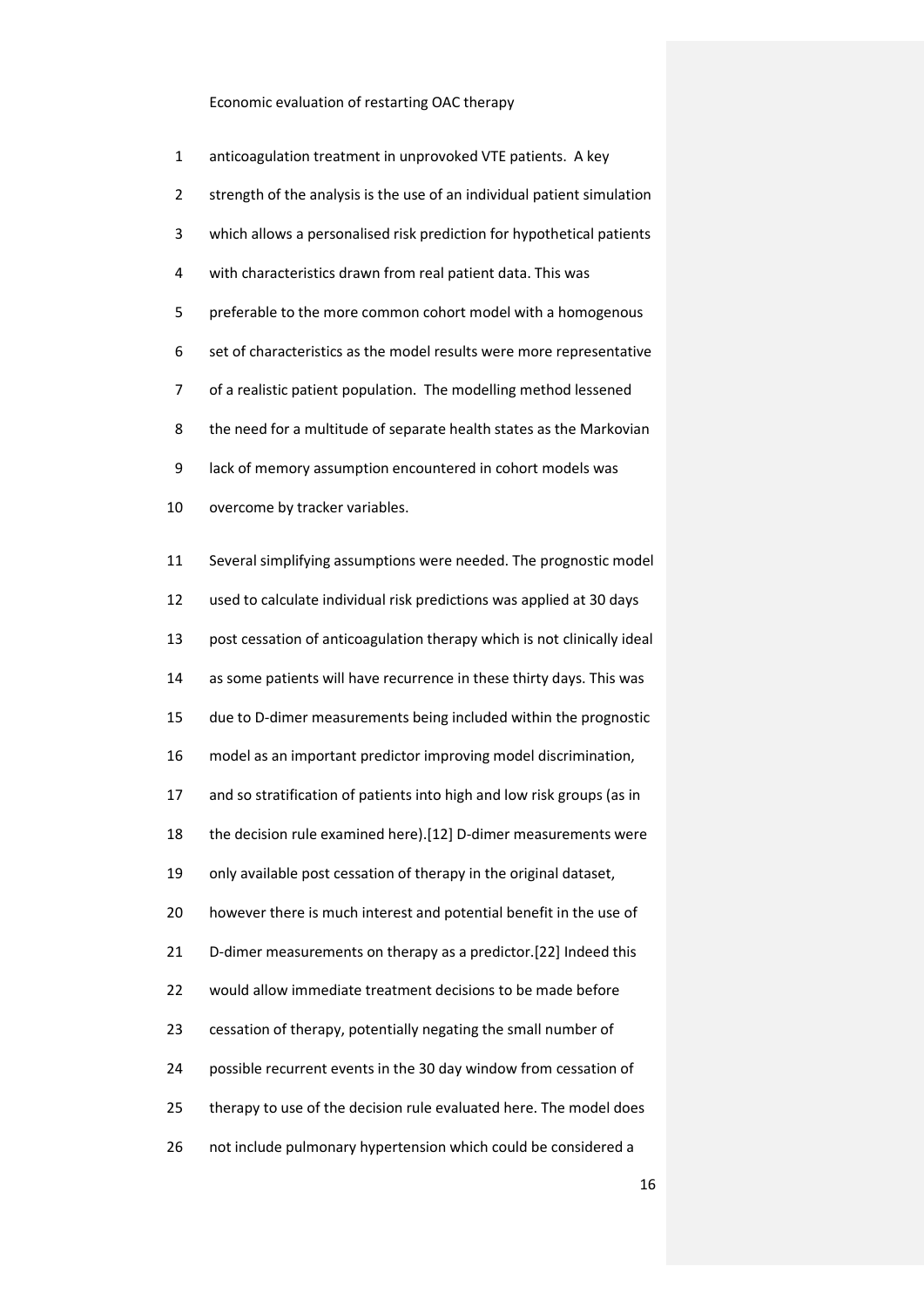- further limitation and its inclusion may lower the risk threshold for
- treatment.
- In the absence of data, constant VTE recurrence risks were used
- beyond three years, after a subsequent VTE and on treatment. In
- practice, recurrent VTE risk is likely to vary by patient characteristics.
- Additionally, the use of the prognostic model for the economic
- analysis implicitly assumes that the risk prediction tool is perfectly
- accurate. However, there will be a degree of error between
- predictions and reality. For example, the prognostic model was
- derived from patient level trial data and there is an inherent
- selectivity of patients in trials (e.g. fewer co-morbidities).In addition,
- the course of action on the resumption and cessation of
- anticoagulation after a major bleeding event may differ between
- patients. In truth, some patients may continue with their
- anticoagulation therapy after a major bleed while others who
- subsequently go on to suffer a VTE may not restart anticoagulation
- due to their high bleeding risk.
- Only considering a health care perspective was considered in this
- model, in line with UK national guidance, where threshold values of
- cost-effectiveness are available (£20,000-£30,000 per QALY).[\[19\]](#page-21-3)
- 21 Cost-effectiveness may differ when using the societal perspective,
- but it would be difficult to determine in what direction. Whilst
- patient-incurred costs would be higher with prolonged treatment
- with lifelong anticoagulation due to visits for INR tests, productivity
- losses may be higher in where there is a higher risk of clinical events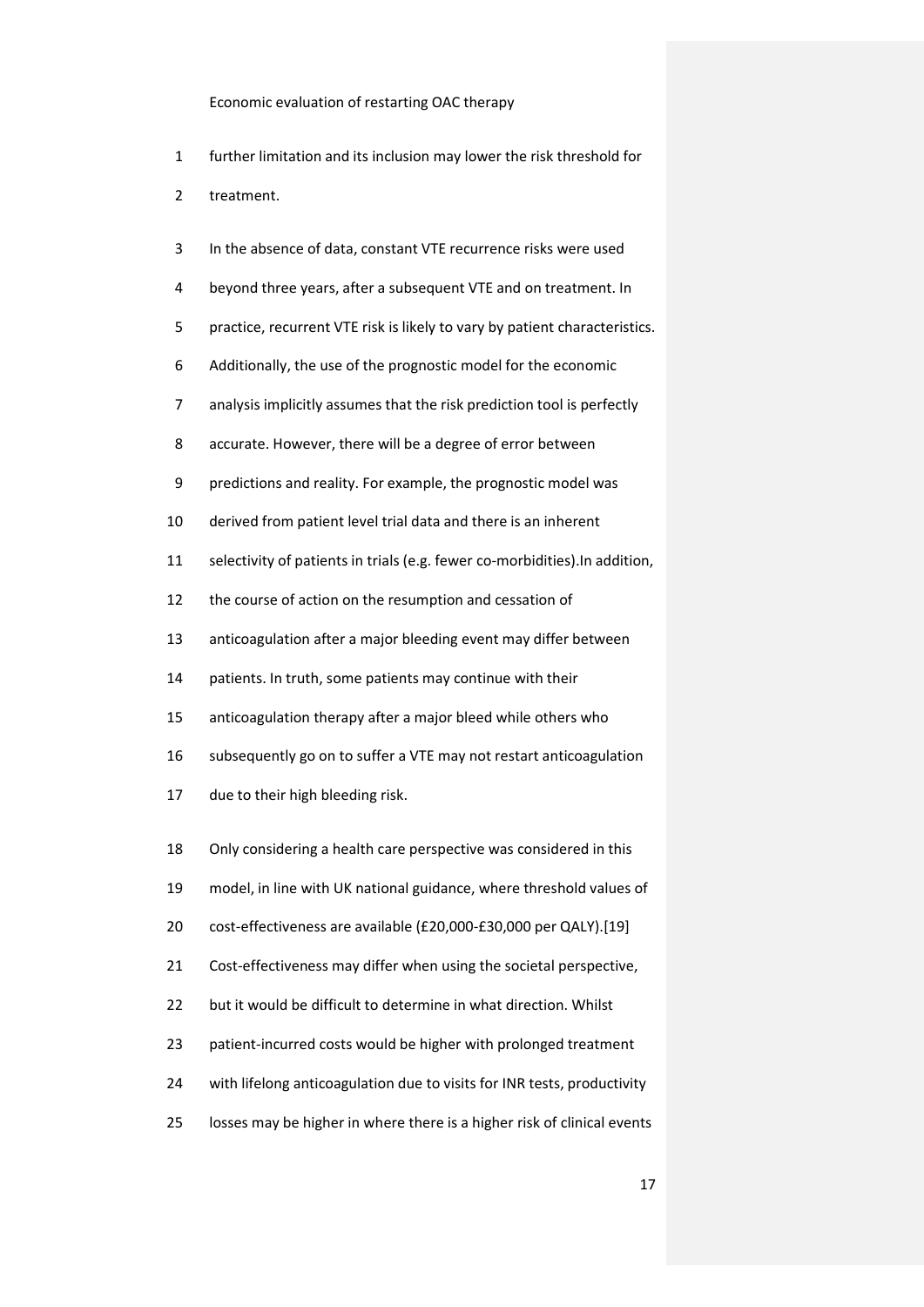- such as DVT, PE and bleeds, or if anticoagulation is required due to a
- further thrombotic event.
- *Future research*
- The sensitivity analyses have shown the large uncertainty underlying
- many of the parameters and their effect on results. Thus, there is a
- need for robust long-term data on the risk of recurrent VTE in
- unprovoked index VTE patients. The decision rule aims to balance
- the risks of recurrence and bleeding, and as such accurate bleeding
- risk data is required for the unprovoked population. It is likely that
- similar to the risk of VTE recurrence, the bleeding risk of individuals
- is highly heterogeneous, and as such a prognostic model similar to
- that used for predicting patients VTE recurrence risk could be
- invaluable in improving the accuracy of the economic evaluation
- results. Lastly, future research should aim to incorporate on therapy
- predictors such as D-dimer in prognostic models to provide more
- 16 timely risk predictions useful for clinical practice.

## **Author Contributions**

 SJ is the guarantor. JE, DM, DF and SJ wrote the study protocol. MM contributed to the development of the economic model, undertook cost-effectiveness analyses, and drafted the first manuscript under 21 the supervision of SJ. DF provided clinical input. SJ, JE, DM, and DF contributed to the planning/methodological development and writing of the manuscript. All authors read, provided feedback and approved the final manuscript.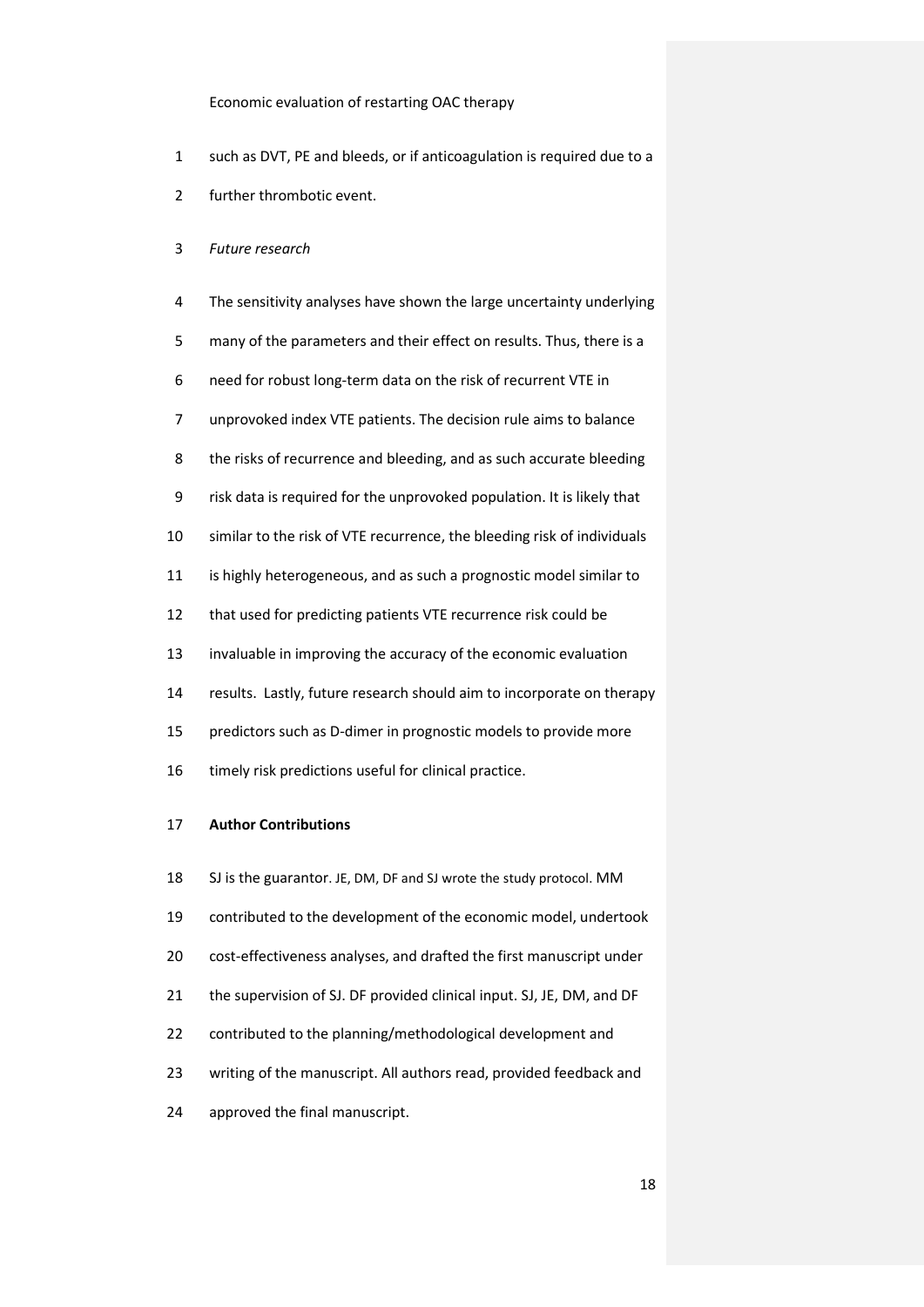## **Acknowledgements**

- The authors would like to acknowledge Simon Stevens for his
- invaluable administrative support and excellent organisational skills,
- Pelham Barton for economic modelling guidance, Frits Rosendaal,
- Gregory YH Lip, Manuel Monreal, Maura Marcucci and Trevor Baglin
- for contributions to wider team meetings. This work formed part of
- a project funded by the National Institute for Health Research
- Health Technology Assessment (NIHR HTA) Programme (project
- number 10/94/02).
- Disclaimer: This publication presents independent research
- commissioned by the National Institute for Health Research (NIHR).
- The views and opinions expressed by authors in this publication are
- those of the authors and do not necessarily reflect those of the NHS,
- the NIHR, MRC, CCF, NETSCC, the HTA programme or the
- Department of Health.
- Competing interests: MM, SJ, JE, DM, and DF had financial support
- from the National Institute for Health Research Health Technology
- Assessment Programme (NIHR HTA, project number 10/94/02) for
- the submitted work.
- 

## **References**

- <span id="page-19-0"></span>22 1 Fitzmaurice DA, Murray E. Thromboprophylaxis for adults in hospital. *BMJ*. 2007; **334**: 1017-8.
- <span id="page-19-1"></span>24 2 House of Commons Health Committee. The prevention of
- venous thromboembolism in hospitalised patients. *Second report of session*. 2004; **5**: 2007.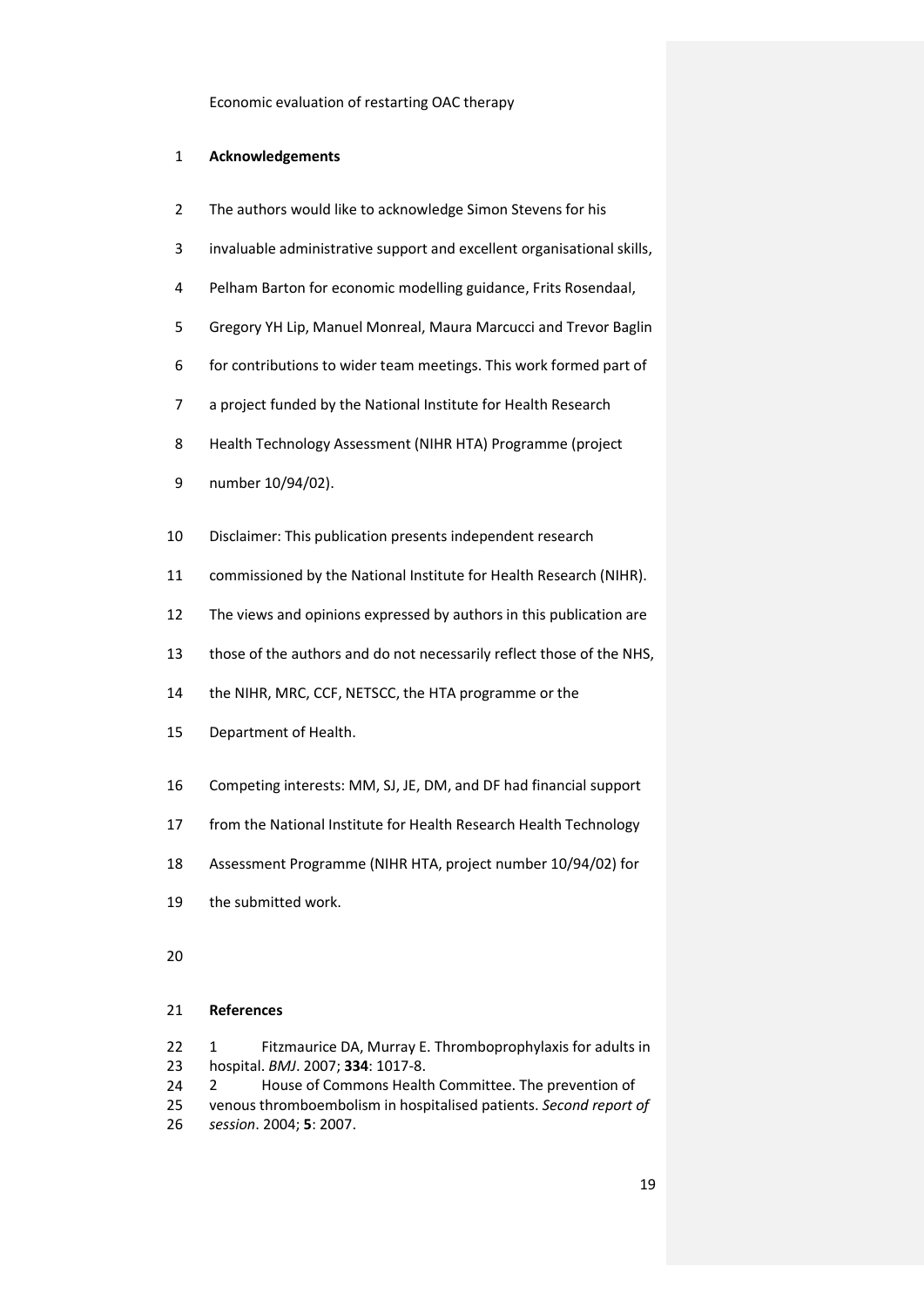<span id="page-20-4"></span><span id="page-20-3"></span><span id="page-20-2"></span><span id="page-20-1"></span><span id="page-20-0"></span> 3 White RH. The Epidemiology of Venous Thromboembolism. *Circulation*. 2003; **107**: I-4-I-8. 10.1161/01.CIR.0000078468.11849.66. 4 Kyrle PA, Rosendaal FR, Eichinger S. Risk assessment for recurrent venous thrombosis. *Lancet*. 2010; **376**: 2032-9. 5 Baglin T, Luddington R, Brown K, Baglin C. Incidence of recurrent venous thromboembolism in relation to clinical and thrombophilic risk factors: prospective cohort study. *Lancet*. 2003; **362**: 523-6. 6 Prandoni P, Lensing AW, Cogo A, Cuppini S, Villalta S, Carta M, Cattelan AM, Polistena P, Bernardi E, Prins MH. The long-term clinical course of acute deep venous thrombosis. *Ann Intern Med*. 1996; **125**: 1-7. 7 Chong L-Y, Fenu E, Stansby G, Hodgkinson S, Group GD. Management of venous thromboembolic diseases and the role of thrombophilia testing: summary of NICE guidance. *BMJ*. 2012; **344**: e3979. 8 Kearon C, Akl EA, Ornelas J, Blaivas A, Jimenez D, Bounameaux H, Huisman M, King CS, Morris TA, Sood N. Antithrombotic therapy for VTE disease: CHEST guideline and expert panel report. *CHEST Journal*. 2016; **149**: 315-52. 9 Kearon C. Extended anticoagulation for unprovoked venous thromboembolism: a majority of patients should be treated. *J Thromb Thrombolysis*. 2011; **31**: 295-300. 10 Donadini MP, Ageno W. Which patients with unprovoked VTE should receive extended anticoagulation? The minority. *J Thromb Thrombolysis*. 2011; **31**: 301-5. 11 Hyers TM, Shetty HG, Campbell IA. What is the optimum duration of anticoagulation for the management of patients with idiopathic deep venous thrombosis and pulmonary embolism? *J R Coll Physicians Edinb*. 2010; **40**: 224-8. 12 Ensor J, Riley R, Jowett S, Monahan M, Snell K, Bayliss S, Moore D, Fitzmaurice D. Prediction of risk of recurrence of venous thromboembolism following treatment for a first unprovoked venous thromboembolism: systematic review, prognostic model and clinical decision rule, and economic evaluation. *Health Technol Assess*. 2016; **20**: 1. 13 Douketis J, Tosetto A, Marcucci M, Baglin T, Cushman M, Eichinger S, Palareti G, Poli D, Tait RC, Iorio A. Patient-level meta- analysis: effect of measurement timing, threshold, and patient age on ability of D-dimer testing to assess recurrence risk after unprovoked venous thromboembolism. *Ann Intern Med*. 2010; **153**: 523-31. 14 Office for National Statistics. National Life Tables, England & Wales, 1980-82 to 2010-12. 2013. 15 Rodger MA, Scarvelis D, Kahn SR, Wells PS, Anderson DA, Chagnon I, Le Gal G, Gandara E, Solymoss S, Sabri E. Long-term risk of venous thrombosis after stopping anticoagulants for a first unprovoked event: A multi-national cohort. *Thrombosis research*. 2016.

<span id="page-20-8"></span><span id="page-20-7"></span><span id="page-20-6"></span><span id="page-20-5"></span>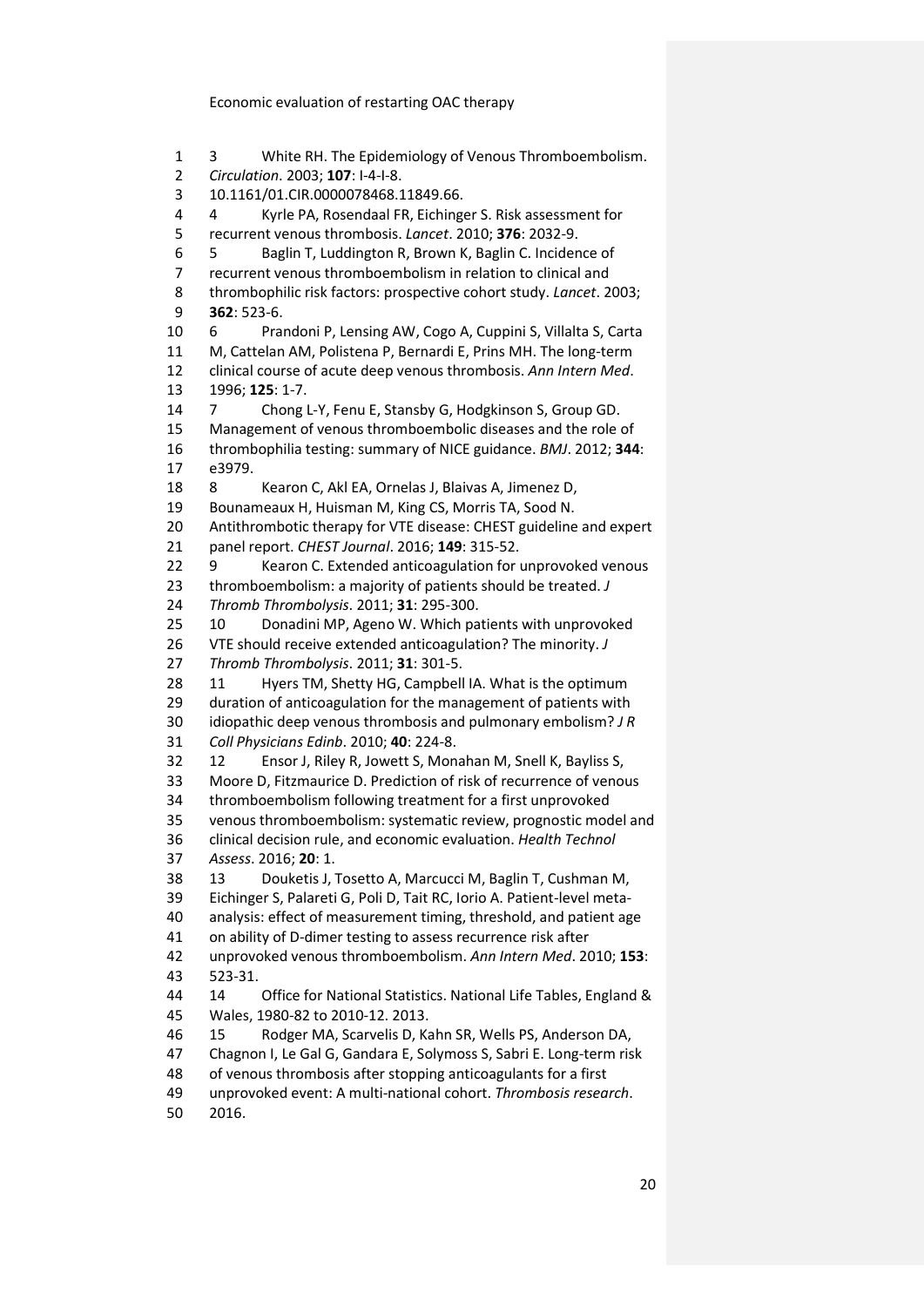<span id="page-21-7"></span><span id="page-21-6"></span><span id="page-21-5"></span><span id="page-21-4"></span><span id="page-21-3"></span><span id="page-21-2"></span><span id="page-21-1"></span><span id="page-21-0"></span> 16 Shrivastava S, Ridker P, Glynn R, Goldhaber S, Moll S, Bounameaux H, Bauer K, Kessler C, Cushman M. D-dimer, factor VIII coagulant activity, low-intensity warfarin and the risk of recurrent venous thromboembolism. *J Thromb Haemost*. 2006; **4**: 1208-14. 17 Curtis L. Unit costs of health and social care 2014. Personal Social Services Research Unit (PSSRU), University of Kent. 2014. 18 Kind P, Hardman G, Macran S. UK population norms for EQ- 5D. York: Centre for Health Economics, University of York, 1999. 19 Appleby J, Devlin N, Parkin D. NICE's cost effectiveness threshold. *BMJ*. 2007; **335**: 358-9. 20 National Institute for Health and Care Excellence. Guide to the methods of technology appraisal. In: National Institute for Health and Care Excellence, ed. London: NICE, 2013. 21 Kearon C, Iorio A, Palareti G. Risk of recurrent venous thromboembolism after stopping treatment in cohort studies: recommendation for acceptable rates and standardized reporting. *J Thromb Haemost*. 2010; **8**: 2313-5. 10.1111/j.1538- 7836.2010.03991.x. 22 Fattorini A, Crippa L, Vigano' D'Angelo S, Pattarini E, D'Angelo A. Risk of deep vein thrombosis recurrence: high negative predictive value of D-dimer performed during oral anticoagulation. *Thromb Haemost*. 2002; **88**: 162-3. 23 23 Schulman S, Kearon C, Kakkar AK, Mismetti P, Schellong S, Eriksson H, Baanstra D, Schnee J, Goldhaber SZ. Dabigatran versus Warfarin in the Treatment of Acute Venous Thromboembolism. *NEJM*. 2009; **361**: 2342-52. doi:10.1056/NEJMoa0906598. 24 Kearon C, Gent M, Hirsh J, Weitz J, Kovacs MJ, Anderson DR, Turpie AG, Green D, Ginsberg JS, Wells P. A comparison of three months of anticoagulation with extended anticoagulation for a first episode of idiopathic venous thromboembolism. *NEJM*. 1999; **340**: 901-7. 25 Chitsike R, Rodger M, Kovacs M, Betancourt M, Wells P, Anderson D, Chagnon I, Le Gal G, Solymoss S, Crowther M. Risk of post-thrombotic syndrome after subtherapeutic warfarin anticoagulation for a first unprovoked deep vein thrombosis: results from the REVERSE study. *J Thromb Haemost*. 2012; **10**: 2039-44. 26 Castellucci LA, Le Gal G, Rodger MA, Carrier M. Major bleeding during secondary prevention of venous thromboembolism in patients who have completed anticoagulation: a systematic review and meta-analysis. *J Thromb Haemost*. 2014; **12**: 344-8. 27 Eikelboom JW, Wallentin L, Connolly SJ, Ezekowitz M, Healey JS, Oldgren J, Yang S, Alings M, Kaatz S, Hohnloser SH. Risk of bleeding with 2 doses of dabigatran compared with warfarin in older and younger patients with atrial fibrillation an analysis of the randomized evaluation of long-term anticoagulant therapy (RE-LY) trial. *Circulation*. 2011; **123**: 2363-72. 28 Laporte S, Mismetti P, Décousus H, Uresandi F, Otero R, Lobo JL, Monreal M, Investigators tR. Clinical Predictors for Fatal Pulmonary Embolism in 15 520 Patients With Venous

<span id="page-21-12"></span><span id="page-21-11"></span><span id="page-21-10"></span><span id="page-21-9"></span><span id="page-21-8"></span>Thromboembolism: Findings From the Registro Informatizado de la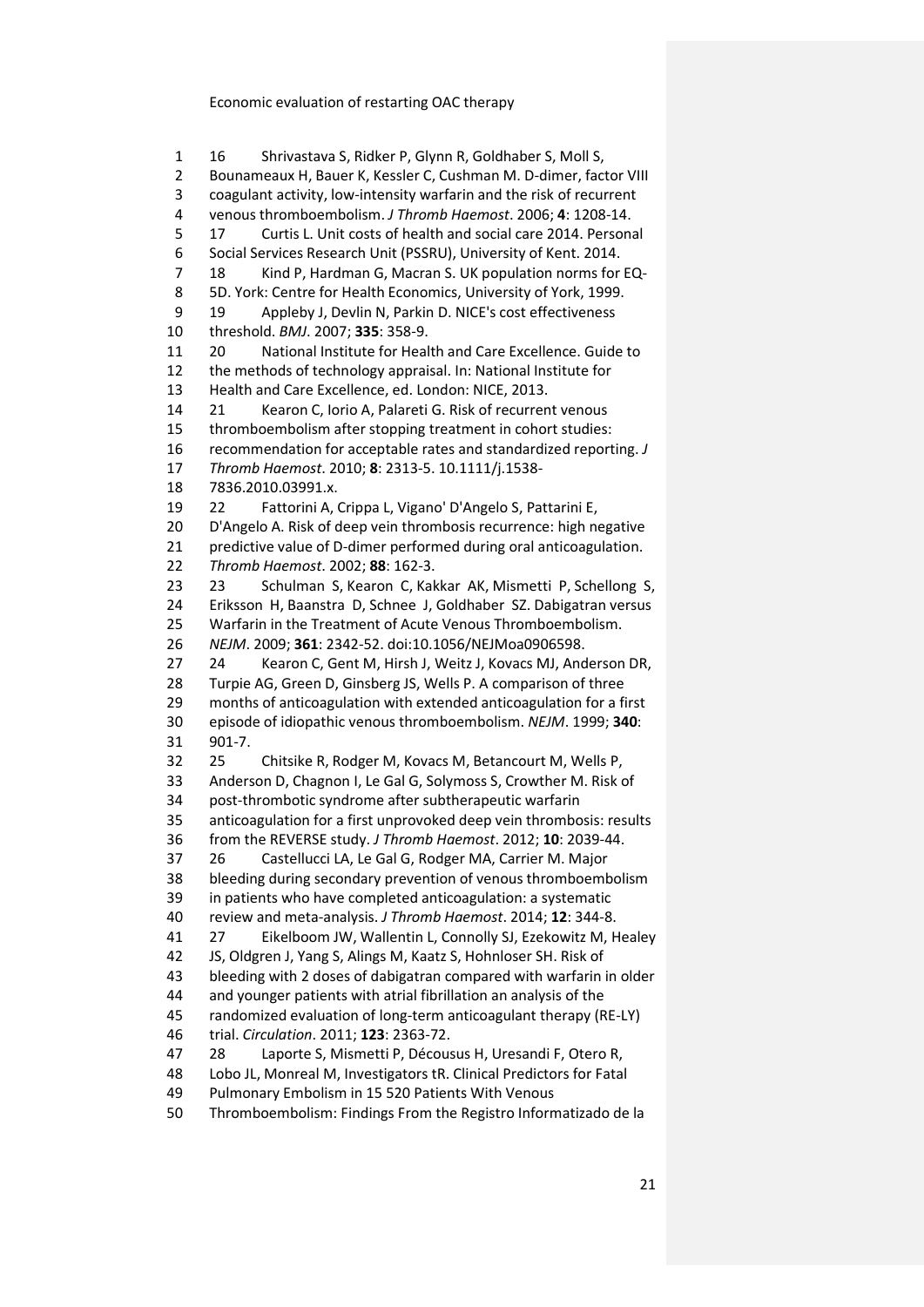Enfermedad TromboEmbolica venosa (RIETE) Registry. *Circulation*.

2008; **117**: 1711-6. 10.1161/circulationaha.107.726232.

<span id="page-22-0"></span>29 Fogelholm R, Murros K, Rissanen A, Avikainen S. Long term

survival after primary intracerebral haemorrhage: a retrospective

population based study. *J Neurol Neurosurg Psychiatry*. 2005; **76**:

1534-8.

<span id="page-22-1"></span> 30 Department of Health. NHS Reference Costs 2012-2013. 2013.

<span id="page-22-2"></span> 31 NICE. Rivaroxaban for the Treatment of deep vein thrombosis and prevention of recurrent deep vein thrombosis and pulmonary embolism (NICE Technology Appraisal TA261). 2012.

<span id="page-22-3"></span>32 Joint Formulary Committee. *British National Formulary 67th* 

*Ed.* London: BMJ Group and Pharmaceutical Press, 2014.

<span id="page-22-4"></span> 33 Luengo-Fernandez R, Gray AM, Rothwell PM. A population-based study of hospital care costs during 5 years after transient

ischemic attack and stroke. *Stroke*. 2012; **43**: 3343-51.

<span id="page-22-5"></span>34 National Clinical Guideline Centre. Appendix H: Cost-

effectiveness analysis – Diagnosis of Pulmonary Embolism. *In:* 

*Venous thromboembolic diseases: the management of venous* 

*thromboembolic diseases and the role of thrombophilia testing*.

London: National Clinical Guideline Centre, 2012, 533-70.

<span id="page-22-6"></span>35 Locadia M, Bossuyt PMM, Stalmeier PFM, Sprangers MAG,

van Dongen CJJ, Middeldorp S, Bank I, Meer Jvd, Hamulyák K, Prins

MH. Treatment of venous thromboembolism with vitamin K

antagonists: patients' health state valuations and treatment

 preferences. *Thromb Haemost*. 2004; **92**: 1336-41. 10.1160/TH04- 02-0075.

<span id="page-22-7"></span>36 Gage BF, Cardinalli Ab FAU, Owens DK. The effect of stroke

29 and stroke prophylaxis with aspirin or warfarin on quality of life.

*Arch Intern Med*. 1996; **156**: 1829-36.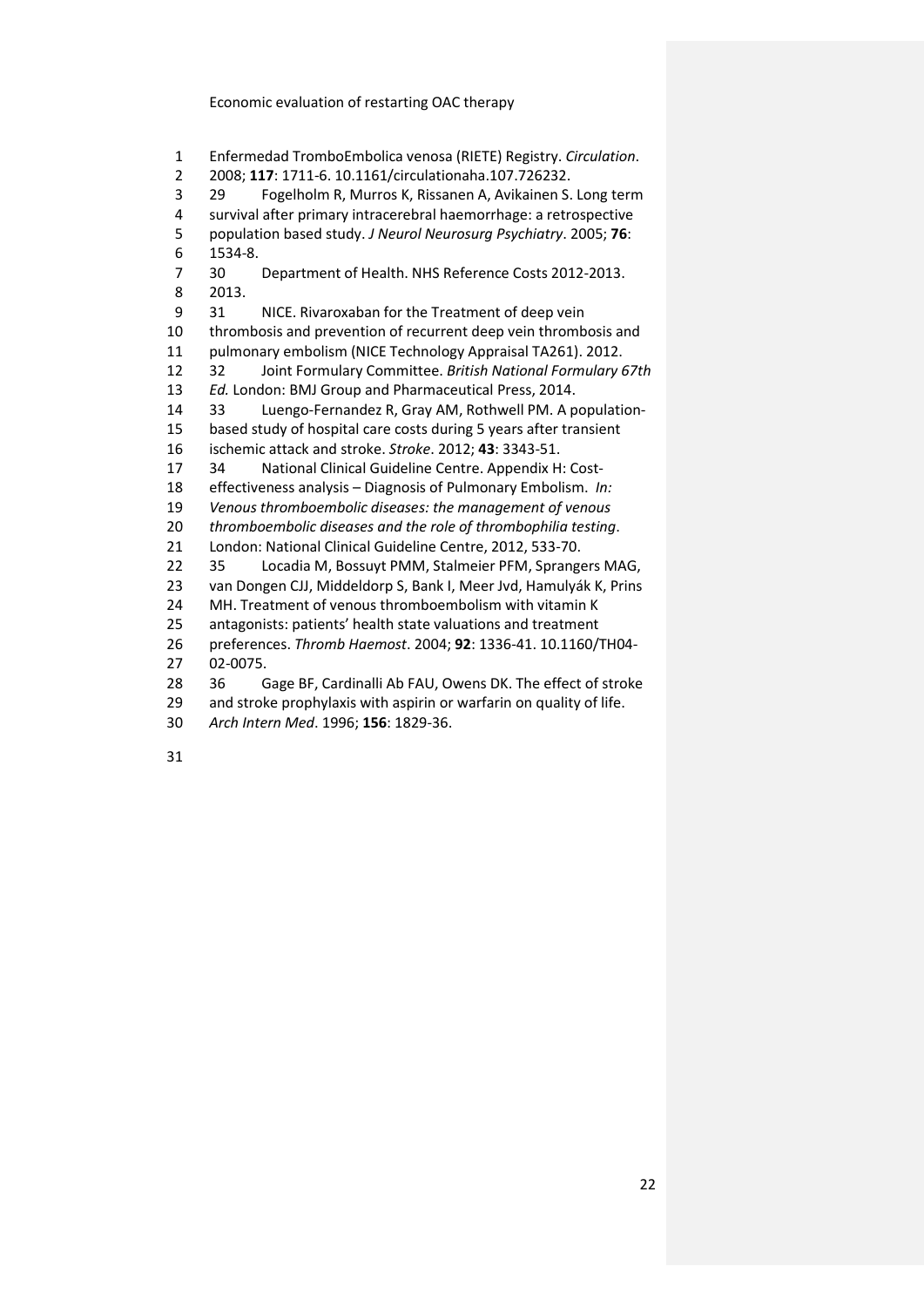## 1 Table I- Model Parameters

<span id="page-23-0"></span>

| Parameter                           | Estimate                               | Source             |
|-------------------------------------|----------------------------------------|--------------------|
| (distribution type)                 | (distribution parameters)              |                    |
| <b>Clinical Parameters</b>          |                                        |                    |
| Annual risk of recurrent VTE off    | Prognostic model                       | $[12]$             |
| therapy (fixed)                     | equation (see Appendix                 |                    |
|                                     | Table I)                               |                    |
| Short term 6 month risk of          | 2.1% ( $\alpha$ =27, $\beta$ =1239)    | $[23]$             |
| recurrent VTE on anticoagulation    |                                        |                    |
| therapy (beta)                      |                                        |                    |
| Long-term annual risk of VTE        | 1.3% ( $\alpha$ =1, $\beta$ =78)       | $[24]$             |
| recurrence beyond 6 months on       |                                        |                    |
| therapy (beta)                      |                                        |                    |
| Long-term annual risk of VTE        |                                        |                    |
| recurrence beyond 3 years off       | 5.0% ( $\alpha$ =5, $\beta$ =95)       | $[15]$             |
| therapy(beta)                       |                                        |                    |
| Annual risk of further VTE off      |                                        |                    |
| therapy after previous recurrent    |                                        |                    |
| VTE (beta)                          |                                        | $[16]$             |
| Off therapy                         | 12.0% (α=11, β=81)                     |                    |
| On therapy                          | 5.0% ( $\alpha$ =5, $\beta$ =95)       |                    |
| Probability a recurrent VTE is a PE |                                        |                    |
| by index event (beta)               |                                        |                    |
| Index event DVT                     | $0.15$ ( $\alpha$ =15, $\beta$ =88)    | $[13]$             |
| Index event PE                      | $0.52$ ( $\alpha$ =30, $\beta$ =28)    |                    |
| Probability of death from PE in     | 0.2 ( $\alpha$ =2, $\beta$ =8)         | Clinical consensus |
| the first month (beta)              |                                        |                    |
| Proportion of recurrent VTEs        | 1.1% ( $\alpha$ =4, $\beta$ =345)      | $[25]$             |
| resulting in severe PTS (beta)      |                                        |                    |
| Annual risk of major bleed by age   |                                        |                    |
| group (beta)                        |                                        |                    |
| Not on therapy                      | $0.45\%(\alpha=25,\beta=5593)$         | $[26]$             |
|                                     |                                        |                    |
| On therapy                          |                                        |                    |
| $65$                                | 2.43% ( $\alpha$ =23, $\beta$ = 929)   | $[27]$             |
| 65-74                               | 3.25% ( $\alpha$ =86, $\beta$ =2554)   |                    |
| $75+$                               | 4.37% ( $\alpha$ =106, $\beta$ =2324)  |                    |
| Split of major bleeds by bleed      |                                        |                    |
| type (dirichlet)                    |                                        | $[28]$             |
| Gastrointestinal bleed              | 36.5%                                  |                    |
| Intracranial bleed                  | 17.9%                                  |                    |
| Other major bleed                   | 45.6%                                  |                    |
|                                     | $(\alpha_1; \alpha_2; \alpha_3)$ =     |                    |
|                                     | (499;245;622)                          |                    |
| Risk of death from major bleed      |                                        |                    |
| (first month) (beta)                |                                        | $[28]$             |
| Gastrointestinal bleed              | 18.4% (α=92, β=407)                    |                    |
| Intracranial bleed                  | 32.2% ( $\alpha$ =79, $\beta$ =166)    |                    |
| Other major bleed                   | $10.5\%$ ( $\alpha$ =65, $\beta$ =557) |                    |
| Standardised mortality ratio for    | 2.2 (95% CI 2.0-2.4)                   | $[29]$             |
| after an intracranial bleed         |                                        |                    |
| (Lognormal) <sup>1</sup>            |                                        |                    |
| Unit costs                          |                                        | $\overline{a}$     |
|                                     |                                        |                    |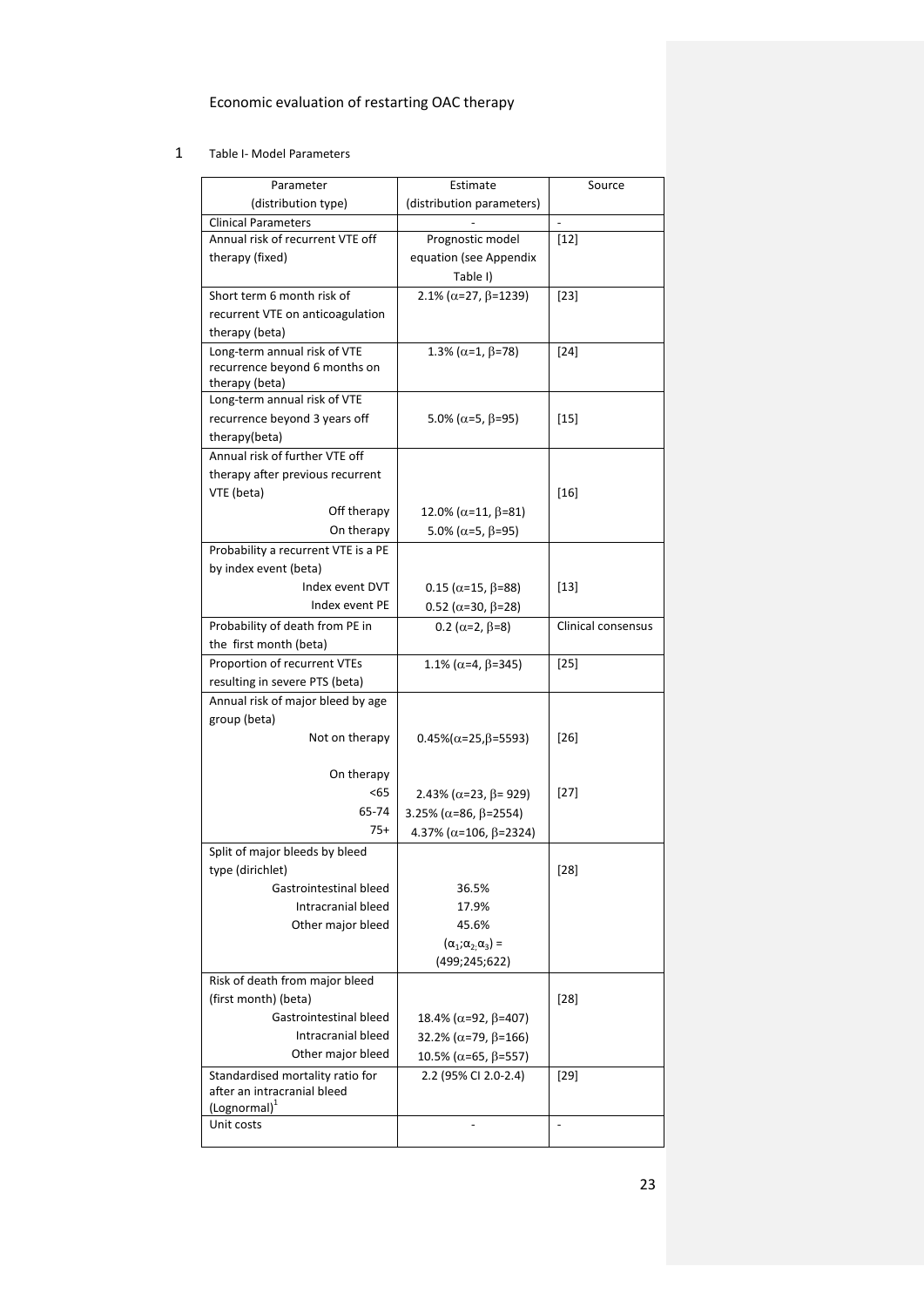| Pulmonary Embolism (fixed)                                               | £1,519                         | $[30]$          |  |  |
|--------------------------------------------------------------------------|--------------------------------|-----------------|--|--|
| Distal Deep Vein Thrombosis                                              | £732<br>$[30]$                 |                 |  |  |
| (fixed)                                                                  |                                |                 |  |  |
| Proximal Deep Vein Thrombosis                                            | £732                           | $[30]$          |  |  |
| (fixed)                                                                  |                                |                 |  |  |
| 12 months warfarin monitoring                                            | £337                           | $[31]$          |  |  |
| (fixed)                                                                  |                                |                 |  |  |
| Warfarin (4mg per day, 12                                                | £22                            | $[32]$          |  |  |
| months) (fixed)                                                          |                                |                 |  |  |
| Gastrointestinal bleed (fixed)                                           | £1,092                         | $[30]$          |  |  |
| Other major bleed (fixed)                                                | £1,092                         | Assumed same as |  |  |
|                                                                          |                                | GI Bleed        |  |  |
| Intracranial bleed: acute cost                                           | £8,350                         | $[33]$          |  |  |
| (gamma)                                                                  | $(\alpha=31.0, \beta=269.4)^2$ |                 |  |  |
| Intracranial bleed: annual cost                                          | £1,300                         | $[33]$          |  |  |
| (fixed)                                                                  |                                |                 |  |  |
| D-Dimer test                                                             | £26                            | $[34]$          |  |  |
| $1.$ A 95% confidence interval is assumed to be $\pm$ 0.2 of the mean.   |                                |                 |  |  |
| $2\alpha$ is the shape parameter and $\beta$ is the scale parameter      |                                |                 |  |  |
| VTE= Venous Thromboembolism, PTS=Post Thrombotic Syndrome, PE= Pulmonary |                                |                 |  |  |
| Embolism                                                                 |                                |                 |  |  |

## 1

## 2 Table II- Utility Values for Health States

<span id="page-24-0"></span>

| Health                                                                                              | Median Utility  | <b>Beta</b>       | Duration      | Source             |
|-----------------------------------------------------------------------------------------------------|-----------------|-------------------|---------------|--------------------|
| state/                                                                                              | value           | distribution      | of Disutility |                    |
| clinical                                                                                            | (Inter-Quartile |                   |               |                    |
| event                                                                                               | Range)          |                   |               |                    |
| <b>DVT</b>                                                                                          | $0.84(0.64 -$   | $\alpha$ =2.0,    | 1 month       | $[35]$             |
|                                                                                                     | 0.98)           | $\beta = 0.6$     |               |                    |
| PE                                                                                                  | $0.63(0.36 -$   | $\alpha$ =1.2,    | 1 month       | $[35]$             |
|                                                                                                     | 0.86)           | $\beta = 0.8$     |               |                    |
| Non-fatal                                                                                           | $0.33(0.14 -$   | $\alpha$ =1.2,    | Permanent     | $[35]$             |
| intracranial                                                                                        | 0.53)           | $\beta = 2.1$     |               |                    |
| bleed                                                                                               |                 |                   |               |                    |
| GI Bleed                                                                                            | $0.65(0.49-$    | $\alpha$ =1.2,    | 2 weeks       | $[35]$             |
|                                                                                                     | 0.86            | $\beta = 0.8$     |               |                    |
| Other                                                                                               | $0.65(0.49-$    | $\alpha$ =1.2,    | 2 weeks       | Assumed same as GI |
| <b>Bleeds</b>                                                                                       | 0.86)           | $\beta = 0.8$     |               | <b>Bleeds</b>      |
| Severe PTS                                                                                          | $0.82(0.66 -$   | $\alpha$ =3.0,    | Permanent     | $[35]$             |
|                                                                                                     | 0.97)           | $\beta = 0.9$     |               |                    |
| Warfarin                                                                                            | 0.997 (0.953-   | $\alpha = 16.4$ , | Treatment     | $[36]$             |
|                                                                                                     | $1.0)^1$        | $\beta = 0.3$     | length        |                    |
| $1.10$ <sup>th</sup> and 90 <sup>th</sup> percentile reported instead of Inter-Quartile Range (IQR) |                 |                   |               |                    |
| GI Bleed= Gastrointestinal Bleed, DVT= Deep Vein Thrombosis, PTS=Post                               |                 |                   |               |                    |
| Thrombotic Syndrome                                                                                 |                 |                   |               |                    |

3

4

5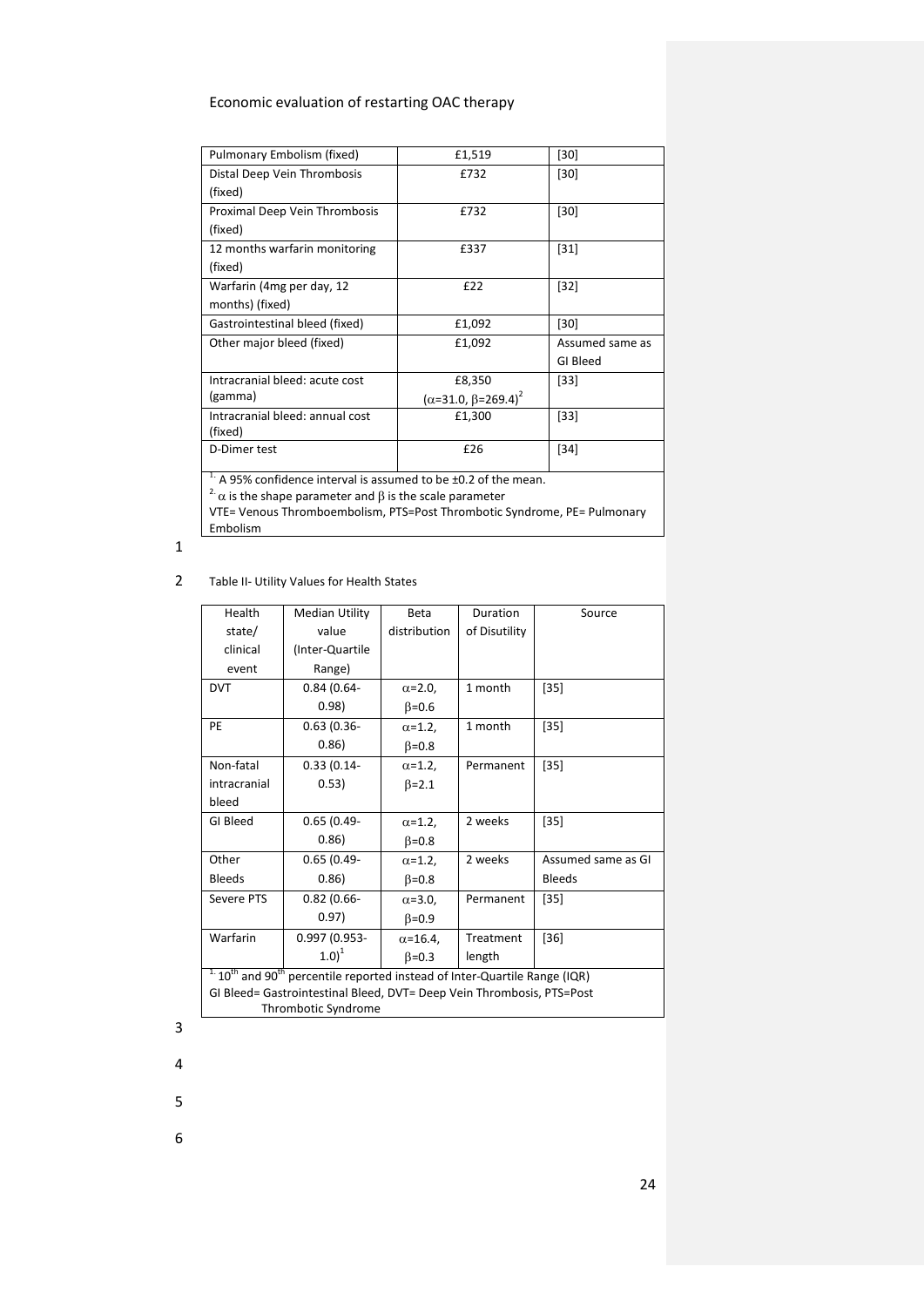- 1 Table III Cost-effectiveness of using each decision rule sorted by increasing<br>2 effectiveness (Lifetime time horizon)
- <span id="page-25-0"></span>effectiveness (Lifetime time horizon)

| Strategy             | Mean cost $(f)$ | Mean QALYs | ICER (Cost/QALY) |
|----------------------|-----------------|------------|------------------|
|                      |                 |            | (f)              |
| Treat all            | 5882            | 10.4134    | Dominated        |
| Decision rule: 1%    | 5791            | 10.4223    | Dominated        |
| Decision rule: 3%    | 5468            | 10.4522    | Dominated        |
| Decision rule: 5%    | 5006            | 10.4897    | Dominated        |
| Treat No one         | 3284            | 10.5160    |                  |
| Decision rule: 7.5%  | 4411            | 10.5309    | Dominated        |
| Decision rule: 25%   | 3324            | 10.5361    | 1983             |
| Decision rule: 22.5% | 3347            | 10.5404    | 5360             |
|                      |                 |            | Extended         |
| Decision rule: 20%   | 3385            | 10.5427    | domination       |
| Decision rule: 17.5% | 3443            | 10.5468    | 14980            |
| Decision rule: 15%   | 3541            | 10.5511    | 22708            |
| Decision rule: 10%   | 3962            | 10.5534    | Dominated        |
| Decision rule: 12.5% | 3703            | 10.5542    | 53178            |

ICER= Incremental Cost-Effectiveness Ratio, QALY= Quality-Adjusted Life Year, VTE= Venous Thromboembolism

Decision rule strategies based on whether to restart warfarin therapy according to a patient's predicted 1 year risk of a VTE recurrence. Strategies are compared with the next best non-dominated option.

3